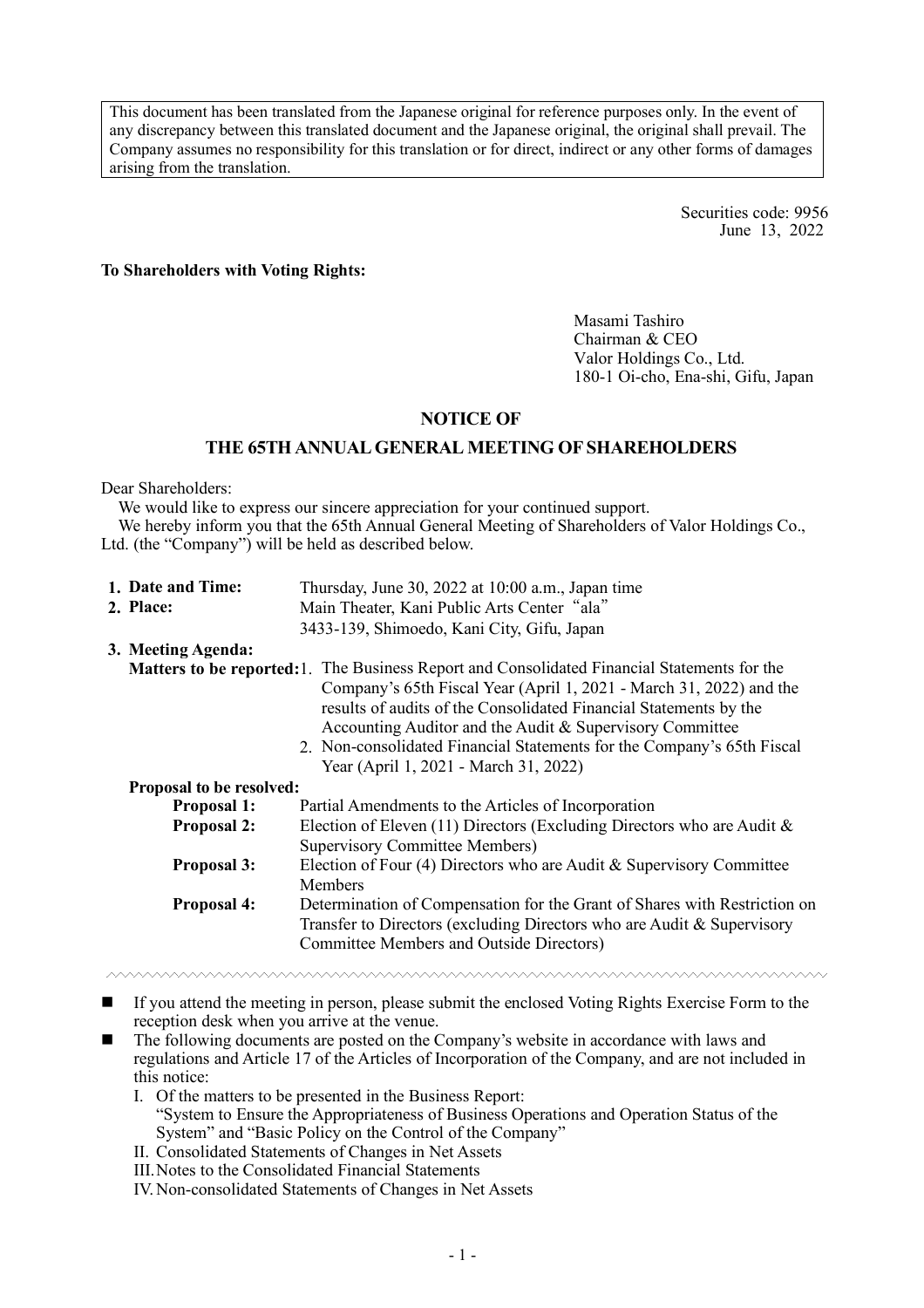- V. Notes to the Non-consolidated Financial Statements
- Any amendment to the Reference Documents for the General Meeting of Shareholders or the attached documents will be posted on the Company's website on the Internet.

The Company's website: https://valorholdings.co.jp/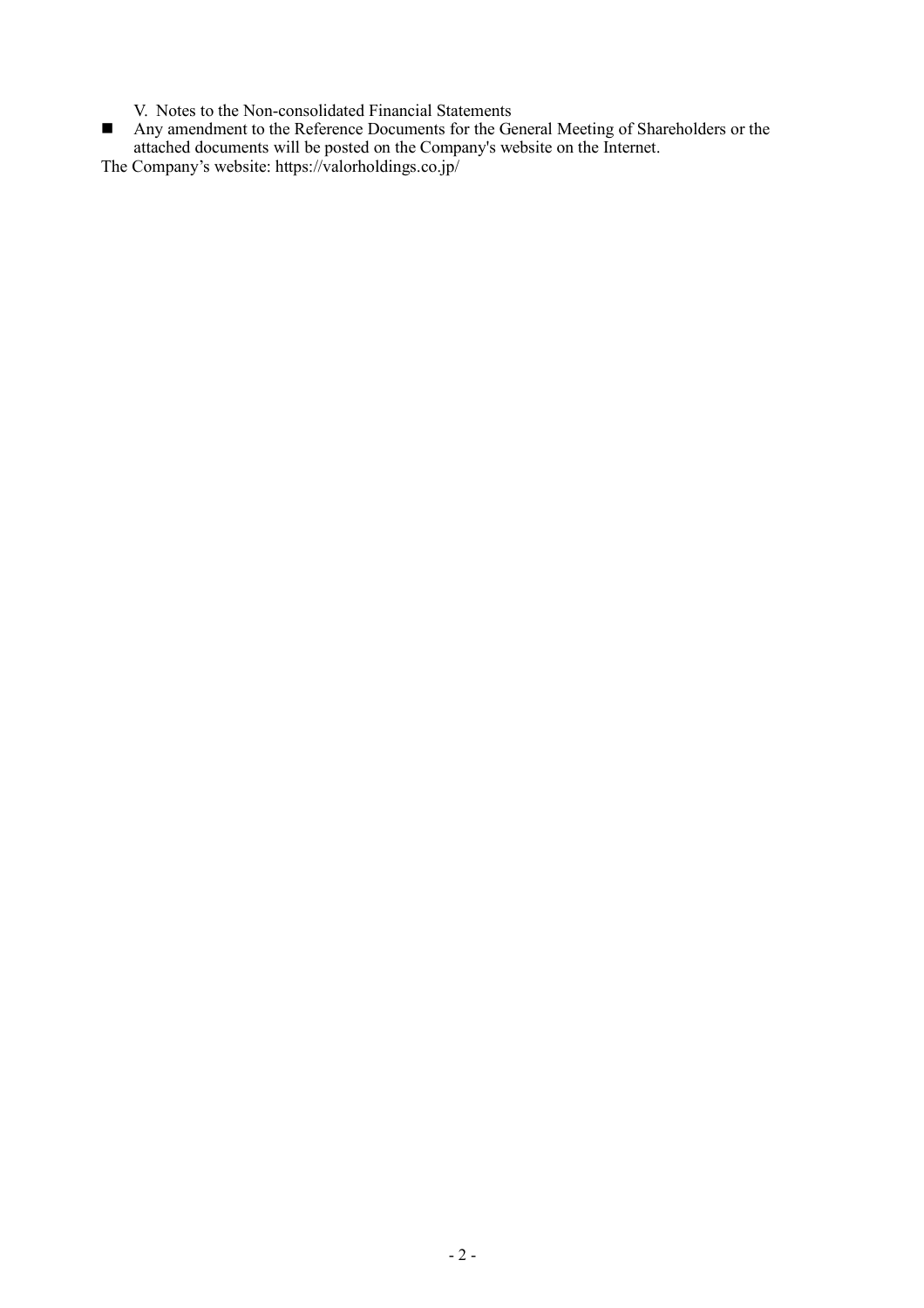# **Reference Documents for the General Meeting of Shareholders**

## **Proposal and References**

Proposal 1 Partial Amendments to the Articles of Incorporation

- 1. Reasons for amendments
- (1) In order to clarify the function and responsibility of Representative Directors, the Articles of Incorporation of the Company shall be amended to allow the Board of Directors to appoint Chief Executive Officer from Representative Directors.
- (2) The amended provisions stipulated in the proviso of Article 1 of the supplementary provisions of the "Act Partially Amending the Companies Act" (Act No. 70 of 2019) will be enforced on September 1st, 2022. Accordingly, in order to prepare for the introduction of the system for electronic provision of materials for general meetings of shareholders, the Articles of Incorporation of the Company shall be amended as follows.
	- A) The proposed Article 17, Paragraph 1 provides that information contained in the reference materials for the general meeting of shareholders, etc. shall be provided electronically.
	- B) The purpose of the proposed Article 17, Paragraph 2 is to establish a provision to limit the scope of matters to be included in the paper copy to be sent to shareholders who have requested it.
	- C) The provisions related to the internet disclosure and deemed provision of the reference materials for the general meeting of shareholders, etc. (Article 17 of the current Articles of Incorporation) will become unnecessary and will therefore be deleted.
	- D) In line with the above establishment and deletion of the provisions, supplementary provisions related to the effective date, etc. shall be established.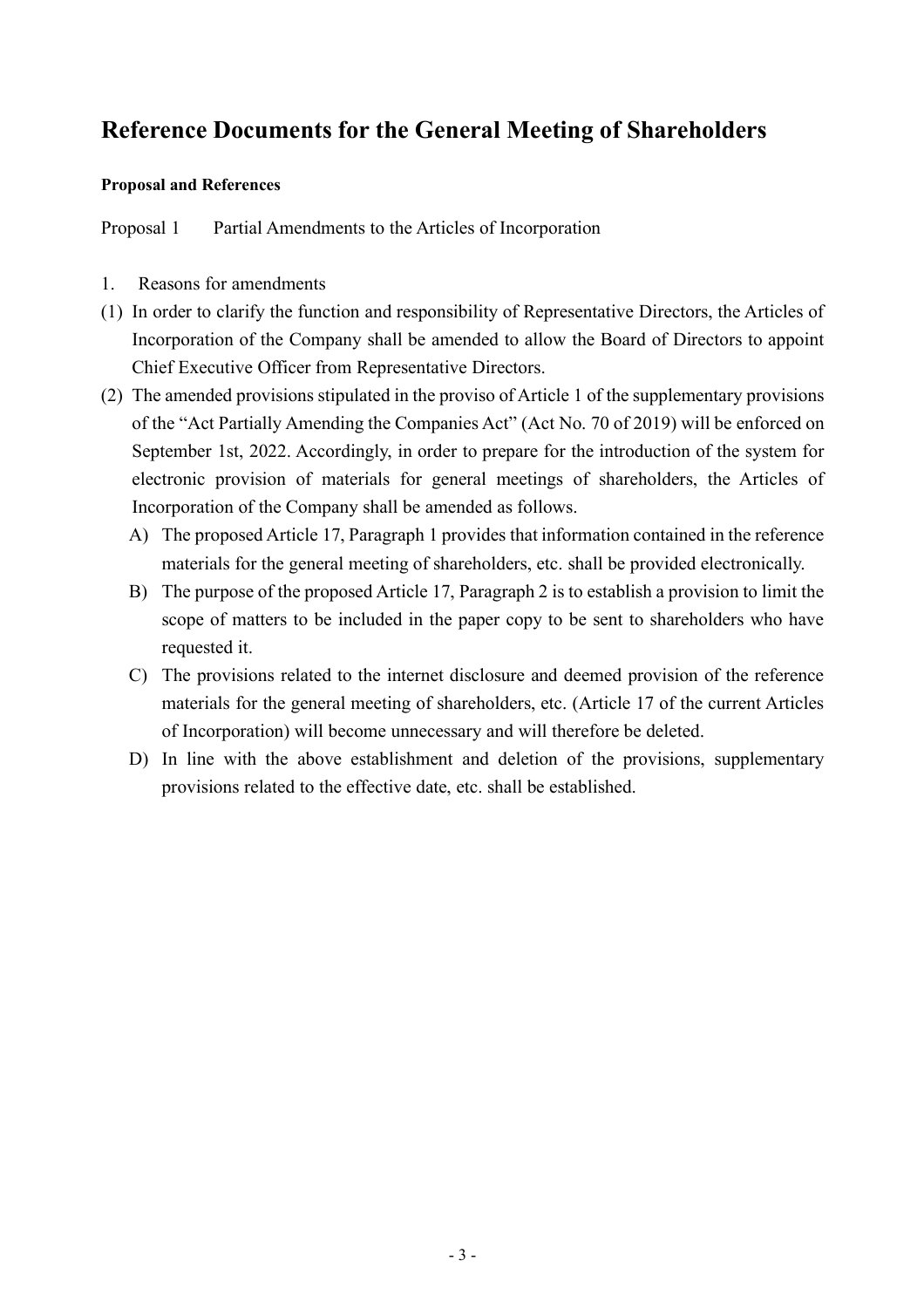## 2. Details of amendments

The details of the amendments are as follows.

(Amended parts are underlined.)

|                                                                                                                                                                                                                                                                                                                                                                                                                                                                                                                                                                                                                                                     | (Trindica parts are underlined.<br><b>Proposed Amendments</b>                                                                                                                                                                                                                                                                                                                                                                                                                                                                                                                                                      |
|-----------------------------------------------------------------------------------------------------------------------------------------------------------------------------------------------------------------------------------------------------------------------------------------------------------------------------------------------------------------------------------------------------------------------------------------------------------------------------------------------------------------------------------------------------------------------------------------------------------------------------------------------------|--------------------------------------------------------------------------------------------------------------------------------------------------------------------------------------------------------------------------------------------------------------------------------------------------------------------------------------------------------------------------------------------------------------------------------------------------------------------------------------------------------------------------------------------------------------------------------------------------------------------|
| <b>Current Articles of Incorporation</b>                                                                                                                                                                                                                                                                                                                                                                                                                                                                                                                                                                                                            |                                                                                                                                                                                                                                                                                                                                                                                                                                                                                                                                                                                                                    |
| Article 17 (Internet Disclosure and Deemed<br>Provision of Reference Materials for the<br>General Meeting of Shareholders, Etc.)<br>The Company may, when convening a general<br>meeting of shareholders, deem that it has<br>provided information to shareholders<br>pertaining to matters to be described or<br>indicated in the reference materials for the<br>general meeting of shareholders, business<br>report, non-consolidated financial statements,<br>and consolidated financial statements, by<br>disclosing such information through the<br>internet in accordance with the provisions<br>provided in the Ordinance of the Ministry of | <deleted></deleted>                                                                                                                                                                                                                                                                                                                                                                                                                                                                                                                                                                                                |
| Justice.<br><newly established=""></newly>                                                                                                                                                                                                                                                                                                                                                                                                                                                                                                                                                                                                          | Article 17 (Measures for Electronic<br>Provision, Etc.)<br>The Company shall, when convening<br><u>1.</u><br>a general meeting of shareholders,<br>provide information contained in the<br>reference materials for the general<br>meeting of shareholders, etc.<br>electronically.<br>Among the matters to be provided<br>$2_{\cdot}$<br>electronically, the Company may<br>choose not to include all or part of the<br>matters stipulated in the Ordinance of<br>the Ministry of Justice in the paper<br>copy to be sent to shareholders who<br><u>have requested it by the record date</u><br>for voting rights. |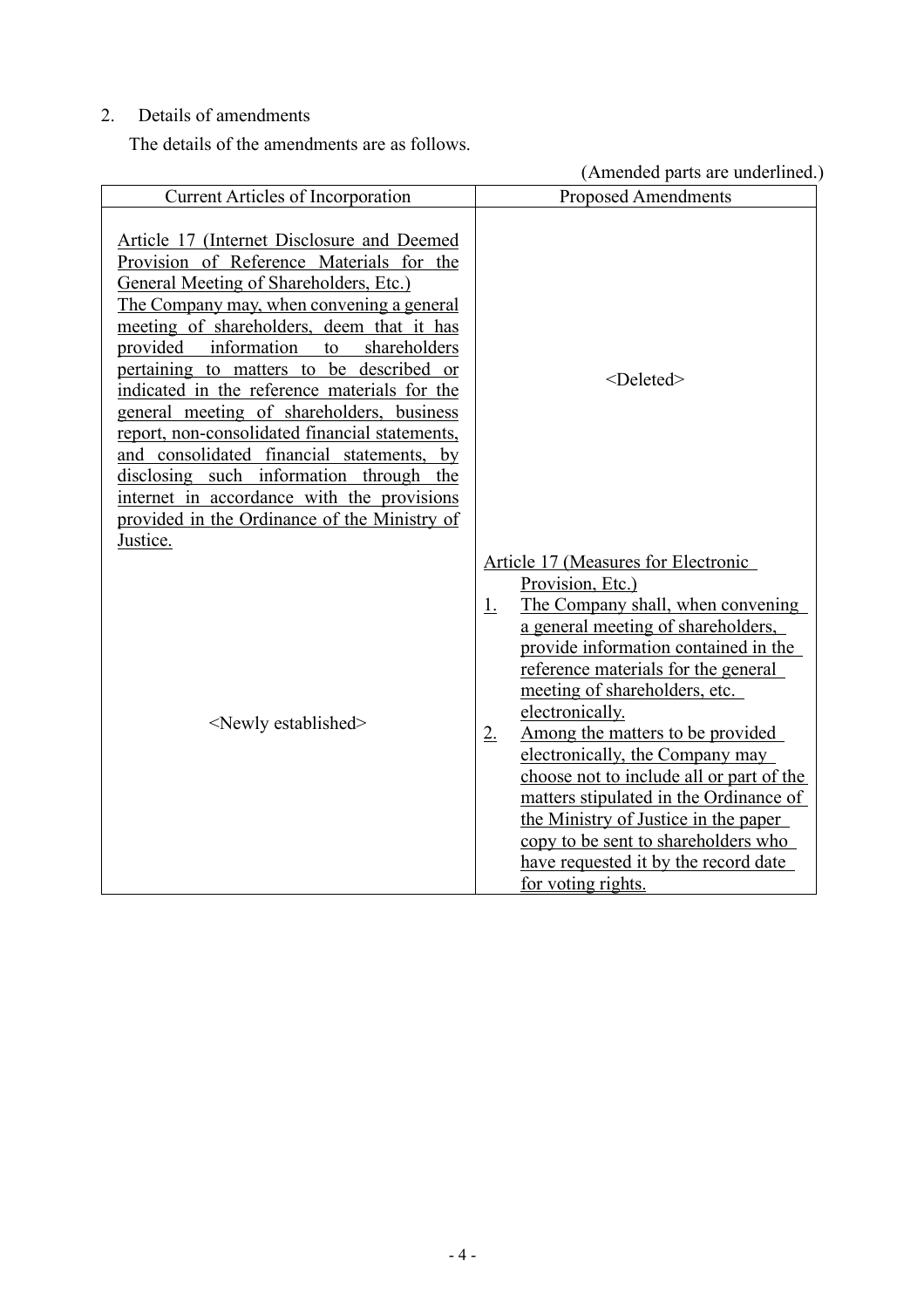(Amended parts are underlined.)

| <b>Current Articles of Incorporation</b>                                                                                                                                                                                                                                                                                                                                                                                                                                                                                                                                                                                      | <b>Proposed Amendments</b>                                                                                                                                                                                                                                                                                                                                                                                                                                                                                                                                                                                                                                                                                                                                                                                                                                                                                                                                                                                                                                                                                                       |
|-------------------------------------------------------------------------------------------------------------------------------------------------------------------------------------------------------------------------------------------------------------------------------------------------------------------------------------------------------------------------------------------------------------------------------------------------------------------------------------------------------------------------------------------------------------------------------------------------------------------------------|----------------------------------------------------------------------------------------------------------------------------------------------------------------------------------------------------------------------------------------------------------------------------------------------------------------------------------------------------------------------------------------------------------------------------------------------------------------------------------------------------------------------------------------------------------------------------------------------------------------------------------------------------------------------------------------------------------------------------------------------------------------------------------------------------------------------------------------------------------------------------------------------------------------------------------------------------------------------------------------------------------------------------------------------------------------------------------------------------------------------------------|
| Article 22 (Representative Directors, and<br>Directors with Special Titles)<br>The Board of Directors shall, by its<br><u>1.</u><br>resolution, appoint the<br>Representative Directors, from<br>Directors (excluding Directors who<br>are Audit & Supervisory Committee<br>Members).<br>The Board of Directors may, by its<br>$2_{\cdot}$<br>resolution, appoint one $(1)$<br>Chairman, one (1) Executive<br>President, and one (1) or more<br>Executive Vice-Presidents, Senior<br>Managing Directors, and Managing<br>Directors, from Directors (excluding<br>Directors who are Audit &<br>Supervisory Committee Members). | Article 22 (Representative Directors, and<br>Directors with Special Titles)<br>$\le$ Same as current $\ge$<br>The Board of Directors may, by its<br>$\underline{3}$ .<br>resolution, appoint Chief Executive Officer                                                                                                                                                                                                                                                                                                                                                                                                                                                                                                                                                                                                                                                                                                                                                                                                                                                                                                             |
| <newly established=""></newly>                                                                                                                                                                                                                                                                                                                                                                                                                                                                                                                                                                                                | (CEO), from Representative Directors.                                                                                                                                                                                                                                                                                                                                                                                                                                                                                                                                                                                                                                                                                                                                                                                                                                                                                                                                                                                                                                                                                            |
| <newly established=""></newly>                                                                                                                                                                                                                                                                                                                                                                                                                                                                                                                                                                                                | (Supplementary provisions)<br>The change of Article 17 of the Articles of<br><u>1.</u><br>Incorporation shall come into effect from<br>September 1, 2022, which is the date of<br>enforcement of the amended provisions<br>stipulated in the proviso of Article 1 of the<br>supplementary provisions of the Act<br>Partially Amending the Companies Act (Act)<br>No. 70 of 2019) (hereinafter referred to as<br>the "Effective Date").<br>Notwithstanding the provisions of the<br>$2_{\cdot}$<br>preceding paragraph, Article 17 (Internet<br>Disclosure and Deemed Provision of<br>Reference Materials for the General<br>Meeting of Shareholders, Etc.) of the<br>Articles of Incorporation shall remain in<br>force with respect to a general meeting of<br>shareholders to be held on a date within six<br>months from the Effective Date.<br>These supplementary provisions shall be<br><u>3.</u><br>deleted after the lapse of six months from<br>the Effective Date or the lapse of three<br>months from the date of the general meeting<br>of shareholders set forth in the preceding<br>paragraph, whichever is later. |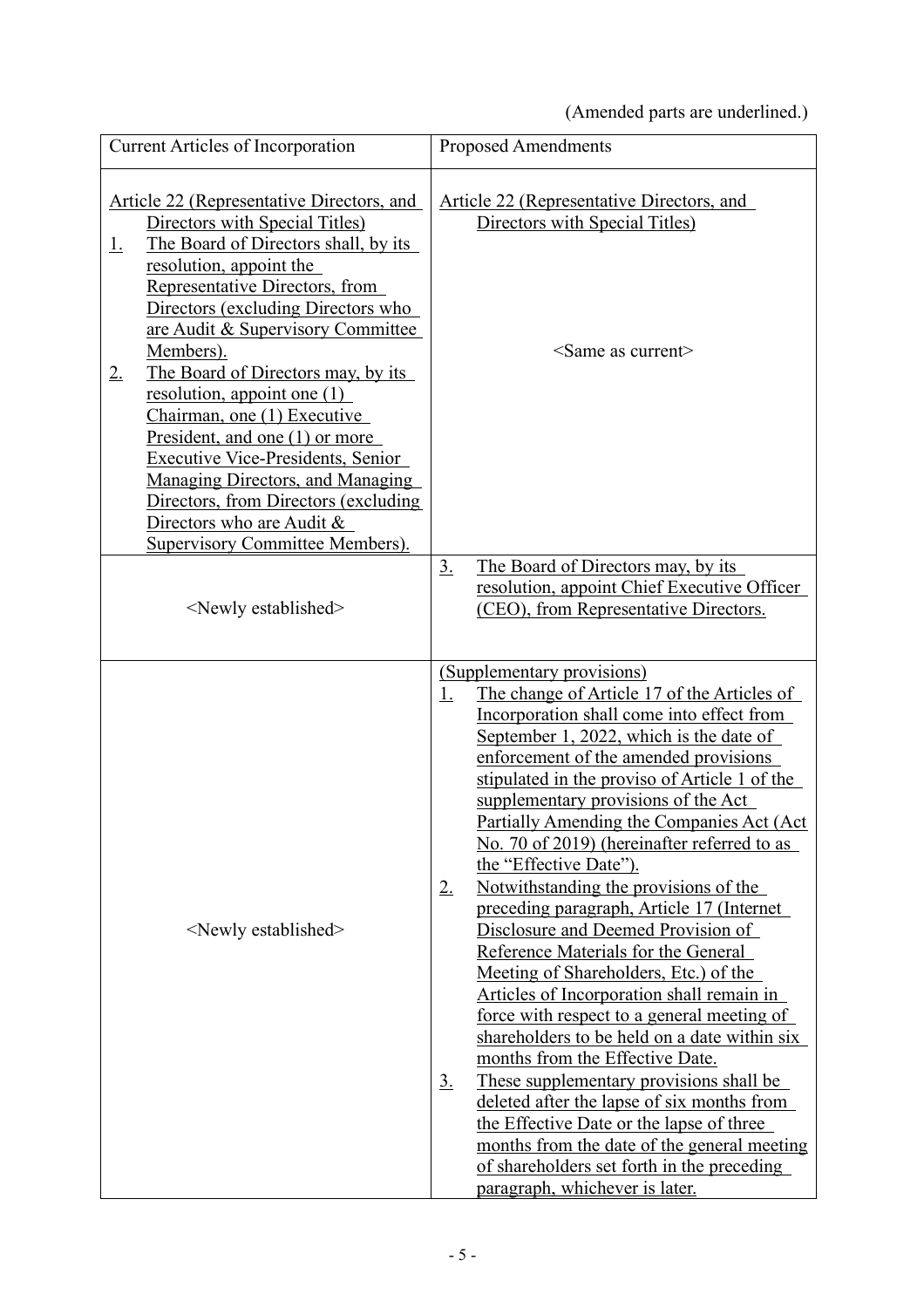## **Proposal 2:** Election of Eleven (11) Directors (Excluding Directors who are Audit & Supervisory Committee Members)

The terms of office of all eleven (11) Directors (excluding Directors who are Audit & Supervisory Committee Members) will expire at the conclusion of this General Meeting of Shareholders. Accordingly, the Company proposes to elect eleven (11) Directors.

The candidates for Directors (excluding Directors who are Audit & Supervisory Committee Members) are as follows.

| No.            | Name                              |                     | Main positions and responsibilities<br>at the Company                                                                   | Attendance<br>at Board of<br>Directors<br>meetings |
|----------------|-----------------------------------|---------------------|-------------------------------------------------------------------------------------------------------------------------|----------------------------------------------------|
| 1              | [Reappointment]                   | Masami Tashiro      | Chairman & CEO                                                                                                          | 12/12<br>$(100\%)$                                 |
| $\overline{2}$ | [Reappointment]                   | Satoru Yokoyama     | <b>Executive Vice-President</b>                                                                                         | 11/12<br>(92%)                                     |
| 3              | [Reappointment]                   | Katsuyuki Mori      | Director<br>(Chairman, Tachiya Co., Ltd.)                                                                               | 12/12<br>$(100\%)$                                 |
| $\overline{4}$ | [Reappointment]                   | Akira Shinohana     | Managing Director and General<br>Manager, Administration Headquarters                                                   | 12/12<br>$(100\%)$                                 |
| 5              | [Reappointment]<br>Takayuki Koike |                     | Director and General Manager, Retail<br><b>Technology Headquarters</b>                                                  | 12/12<br>$(100\%)$                                 |
| 6              | [Reappointment]                   | Satoshi Yoneyama    | Director and General Manager,<br>Organizational Transformation Office,<br>General Manager, LuVit Business<br>Department | 12/12<br>$(100\%)$                                 |
| $\overline{7}$ | [Reappointment]                   | Morisaku Wagato     | Director<br>(CEO, Home Center Valor Co., Ltd.)                                                                          | 12/12<br>$(100\%)$                                 |
| 8              | [Reappointment]                   | Motohiko Takasu     | Director<br>(CEO, Chubu Yakuhin Co., Ltd.)                                                                              | 12/12<br>$(100\%)$                                 |
| 9              | [Reappointment]                   | Shunichi Asakura    | Director<br>(Chairman, Alleanza Holdings Co., Ltd.)                                                                     | 11/12<br>(92%)                                     |
| 10             | [Reappointment]                   | Toshiyuki Takahashi | Outside Director, Independent Director                                                                                  | 8/8<br>$(100\%)$                                   |
| 11             | [Reappointment]                   | Mihoko Hayashi      | Outside Director, Independent Director                                                                                  | 8/8<br>$(100\%)$                                   |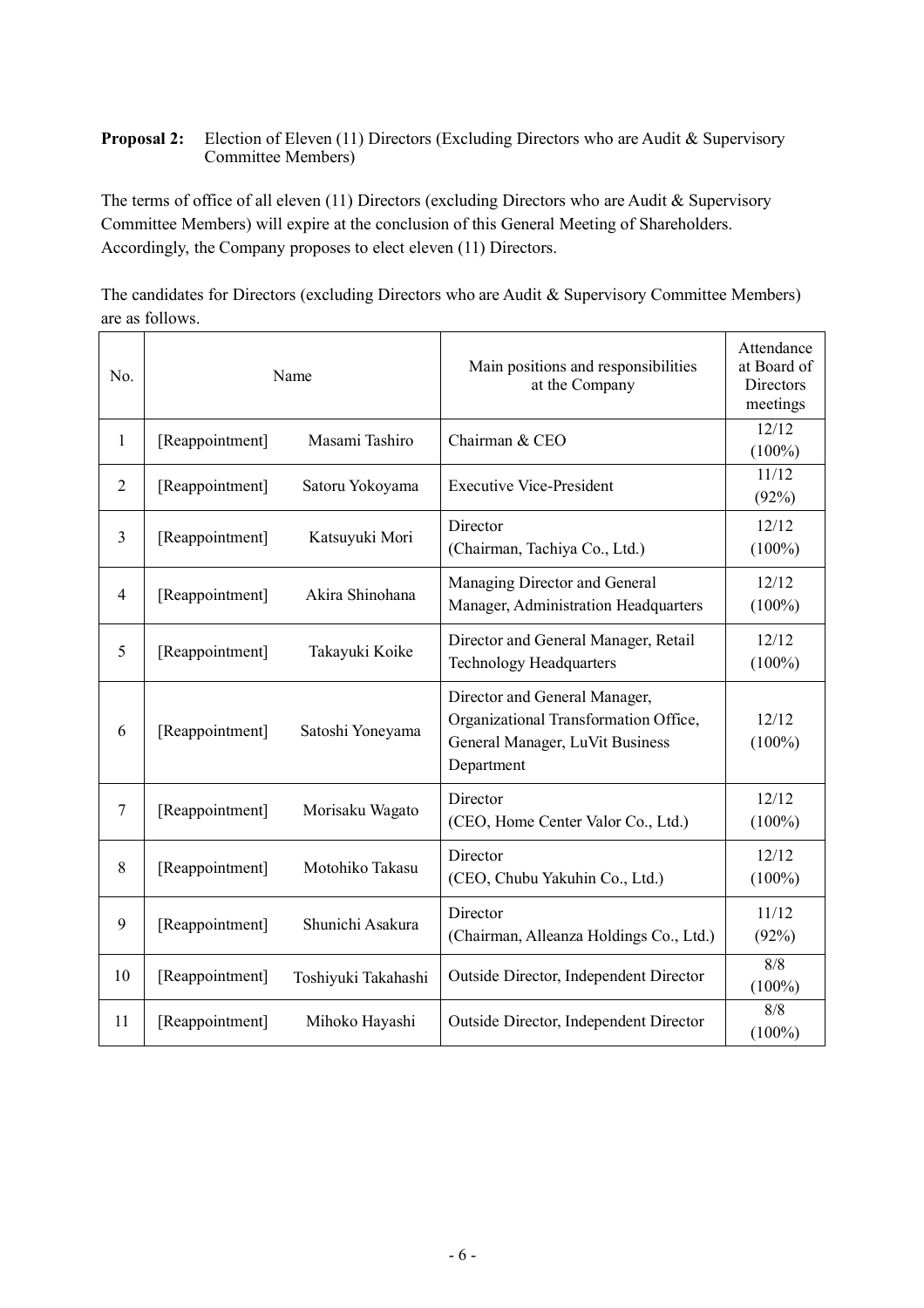| No.            | Name<br>(Date of birth)                                                                                                                                                                                                                                                                                                                                                                                                                                                                                                                                 | Career summary, positions and responsibilities                                                                                                                                                                                                                                                                                                                                                                              | Number of<br>shares of the<br>Company held |  |  |  |
|----------------|---------------------------------------------------------------------------------------------------------------------------------------------------------------------------------------------------------------------------------------------------------------------------------------------------------------------------------------------------------------------------------------------------------------------------------------------------------------------------------------------------------------------------------------------------------|-----------------------------------------------------------------------------------------------------------------------------------------------------------------------------------------------------------------------------------------------------------------------------------------------------------------------------------------------------------------------------------------------------------------------------|--------------------------------------------|--|--|--|
| 1              | Masami Tashiro<br>(June 9, 1947)<br>[Reappointment]                                                                                                                                                                                                                                                                                                                                                                                                                                                                                                     | April 1977<br>Joined the Company<br>November 1979<br>Director, the Company<br>November 1984<br>Managing Director, the Company<br>October 1990<br>Senior Managing Director, the Company<br>June 1994<br>CEO, the Company<br>Chairman & CEO, the Company (current)<br>April 2015<br>[Significant concurrent positions]<br>· CEO, Valor Co., Ltd.                                                                              | 1,439,846                                  |  |  |  |
|                | [Reason for nomination as a candidate for Director]<br>Mr. Masami Tashiro has a wealth of experience, achievements and insight as a corporate executive, as he has<br>served as CEO of the Company since 1994 while also serving as Representative Director of a Group subsidiary.<br>The Company has nominated him as a candidate for Director because he is considered suitable for promoting<br>the Company's group management and strengthening the corporate governance of the Company.                                                            |                                                                                                                                                                                                                                                                                                                                                                                                                             |                                            |  |  |  |
| $\overline{2}$ | Satoru Yokoyama<br>(February 21, 1956)<br>[Reappointment]                                                                                                                                                                                                                                                                                                                                                                                                                                                                                               | <b>July 1994</b><br>Joined the Company<br>January 2006<br>CEO, AXTOS Co., Ltd.<br><b>June 2006</b><br>Director, the Company<br>April 2018<br>Executive Vice-President, the Company (current)<br>Executive Vice-President, Valor Co., Ltd.<br>7,440<br>Chairman, AXTOS Co., Ltd.<br>May 2021<br>CEO, AXTOS Co., Ltd. (current)<br>[Significant concurrent positions]<br>· CEO, AXTOS Co., Ltd.<br>· CEO, Valor Max Co., Ltd. |                                            |  |  |  |
|                | [Reason for nomination as a candidate for Director]<br>Mr. Satoru Yokoyama has experience, achievements and insight in the management of the Group, as he has<br>served as Representative Director of the Company's sports club business subsidiary since 2006, and has also<br>served as Executive Vice-President of the Company since 2018.<br>The Company has nominated him as a candidate for Director because he is considered suitable for promoting<br>the Company's group management and strengthening the corporate governance of the Company. |                                                                                                                                                                                                                                                                                                                                                                                                                             |                                            |  |  |  |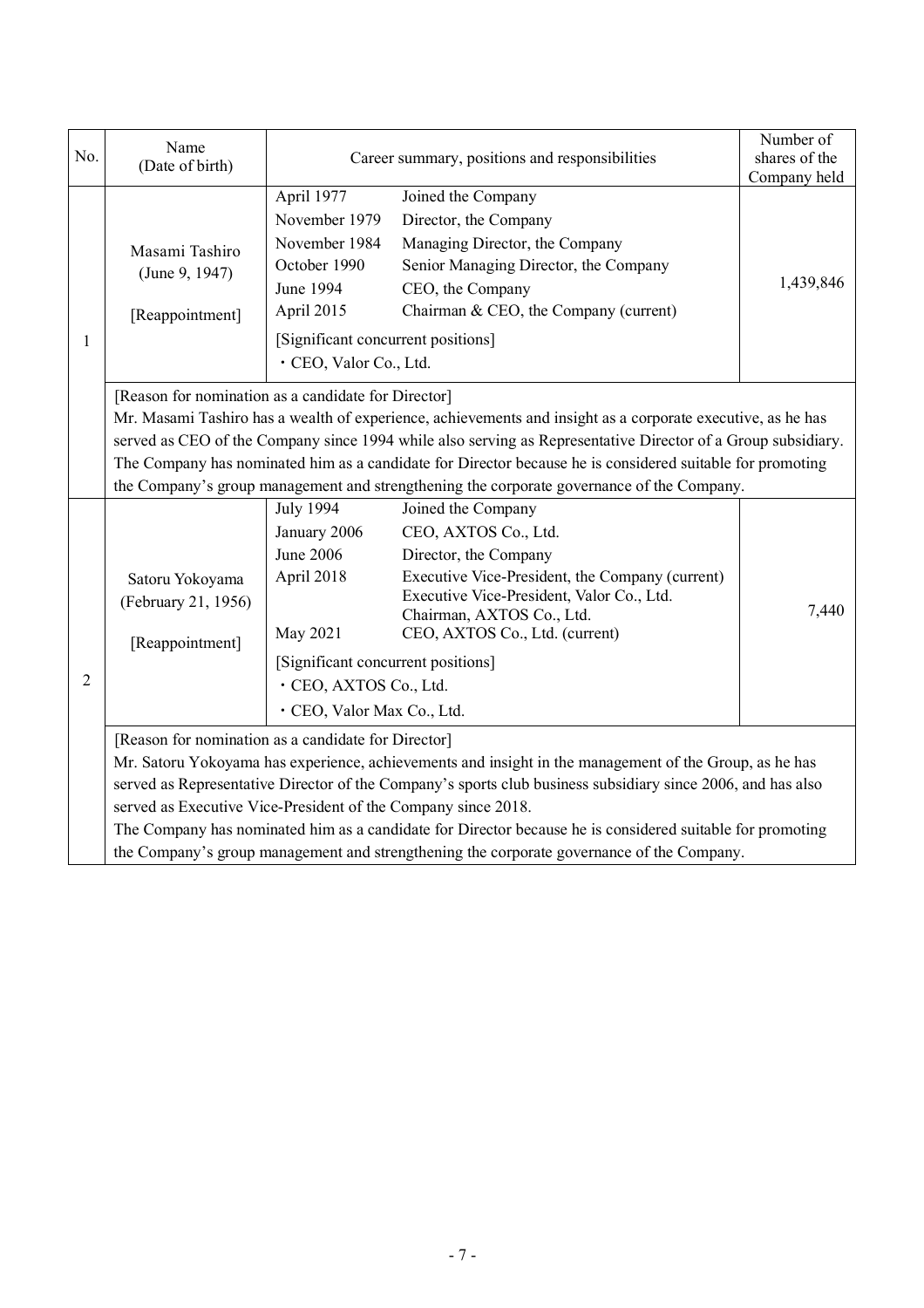|   |                                                                                                       | May 1992                           | Joined Marudai Tachiya Co., Ltd. (currently Tachiya                                                           |       |  |
|---|-------------------------------------------------------------------------------------------------------|------------------------------------|---------------------------------------------------------------------------------------------------------------|-------|--|
|   |                                                                                                       |                                    | Co., Ltd.)                                                                                                    |       |  |
|   |                                                                                                       | January 2006                       | CEO, Tachiya Co., Ltd.                                                                                        |       |  |
|   |                                                                                                       | January 2007                       | CEO, Sun Friend Co., Ltd (currently Syokusenkan-                                                              |       |  |
|   |                                                                                                       |                                    | Taiyo Co., Ltd.)                                                                                              |       |  |
|   |                                                                                                       | June 2015                          | Director, the Company (current)                                                                               |       |  |
|   |                                                                                                       | April 2018                         | Chairman, Tachiya Co., Ltd. (current)                                                                         |       |  |
|   | Katsuyuki Mori                                                                                        |                                    | Managing Director and General Manager, SM                                                                     |       |  |
|   | (June 22, 1961)                                                                                       |                                    | Business Administration Headquarters, Valor Co.,                                                              |       |  |
|   |                                                                                                       |                                    | Ltd.                                                                                                          | 9,200 |  |
|   | [Reappointment]                                                                                       | January 2019                       | Senior Managing Director and General Manager, SM                                                              |       |  |
| 3 |                                                                                                       |                                    | Business Administration Headquarters, Valor Co.,                                                              |       |  |
|   |                                                                                                       |                                    | Ltd. (current)                                                                                                |       |  |
|   |                                                                                                       | [Significant concurrent positions] |                                                                                                               |       |  |
|   |                                                                                                       | · Chairman, Tachiya Co., Ltd.      |                                                                                                               |       |  |
|   |                                                                                                       |                                    | · Senior Managing Director, Valor Co., Ltd.                                                                   |       |  |
|   |                                                                                                       | · Chairman, YAOSEN Co., Ltd.       |                                                                                                               |       |  |
|   |                                                                                                       | · Chairman, YAMATA Co., Ltd.       |                                                                                                               |       |  |
|   | [Reason for nomination as a candidate for Director]                                                   |                                    |                                                                                                               |       |  |
|   | Mr. Katsuyuki Mori has experience, achievements and insight in the management of the Group, as he has |                                    |                                                                                                               |       |  |
|   |                                                                                                       |                                    | concurrently served as Representative Director of the Company's supermarket business subsidiaries since 2006. |       |  |
|   |                                                                                                       |                                    | The Company has nominated him as a candidate for Director because he is considered suitable for promoting the |       |  |
|   | Company's group management and strengthening the corporate governance of the Company.                 |                                    |                                                                                                               |       |  |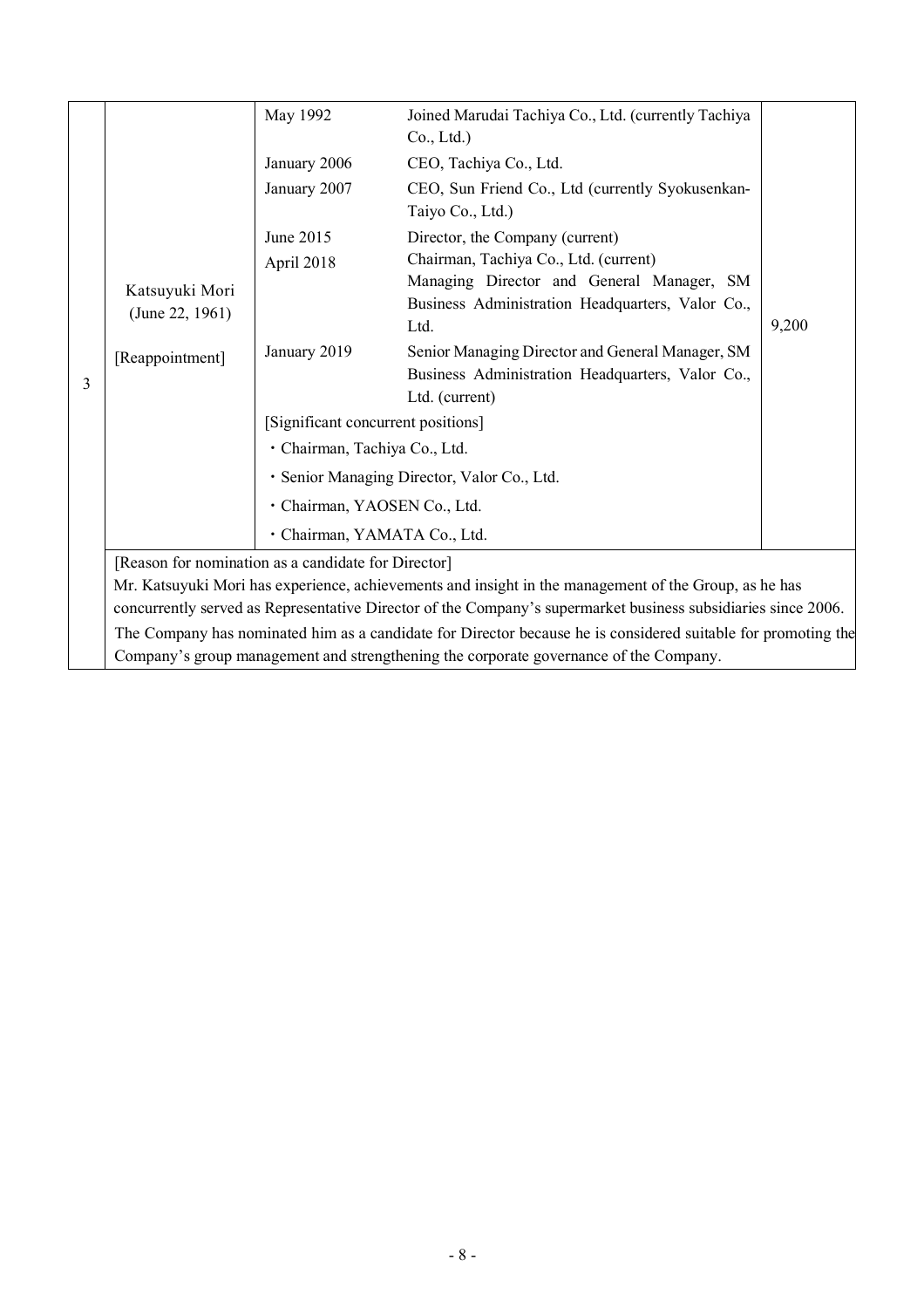|                                                                                                               |                                                     | May 2006                           | Joined the Company                                                                                                                                                                                        |        |
|---------------------------------------------------------------------------------------------------------------|-----------------------------------------------------|------------------------------------|-----------------------------------------------------------------------------------------------------------------------------------------------------------------------------------------------------------|--------|
|                                                                                                               |                                                     | February 2011                      | General Manager, SM Sales Department, the                                                                                                                                                                 |        |
|                                                                                                               |                                                     |                                    | Company                                                                                                                                                                                                   |        |
|                                                                                                               |                                                     | June 2014                          | Director, the Company                                                                                                                                                                                     |        |
|                                                                                                               |                                                     | April 2015                         | Managing Director, the Company (current)                                                                                                                                                                  |        |
|                                                                                                               |                                                     |                                    | General Manager, Administration Headquarters<br>and General Manager, General Affairs                                                                                                                      |        |
|                                                                                                               |                                                     |                                    | Department, the Company                                                                                                                                                                                   |        |
|                                                                                                               |                                                     | October 2015                       | General Manager, General Affairs & Human                                                                                                                                                                  |        |
|                                                                                                               | Akira Shinohana                                     |                                    | Resources Department and General Manager,                                                                                                                                                                 |        |
|                                                                                                               | (September 25, 1972)                                |                                    | Risk Management Department, the Company                                                                                                                                                                   | 12,900 |
|                                                                                                               |                                                     | January 2017                       | General Manager, General Affairs & Human<br>Resources Department, the Company                                                                                                                             |        |
|                                                                                                               | [Reappointment]                                     | September 2019                     | General Manager, General Affairs Department,                                                                                                                                                              |        |
| 4                                                                                                             |                                                     |                                    | the Company                                                                                                                                                                                               |        |
|                                                                                                               |                                                     | April 2020                         | General Manager, Administration Headquarters                                                                                                                                                              |        |
|                                                                                                               |                                                     |                                    | and General Manager, Finance Department, the<br>Company (current)                                                                                                                                         |        |
|                                                                                                               |                                                     | [Significant concurrent positions] |                                                                                                                                                                                                           |        |
|                                                                                                               |                                                     | · CEO, Chubu Agri Co., Ltd.        |                                                                                                                                                                                                           |        |
|                                                                                                               |                                                     |                                    |                                                                                                                                                                                                           |        |
|                                                                                                               |                                                     | · CEO, Valor Agency Co., Ltd.      |                                                                                                                                                                                                           |        |
|                                                                                                               |                                                     |                                    | · Chairman, Gito Family Department Co., Ltd.                                                                                                                                                              |        |
|                                                                                                               | [Reason for nomination as a candidate for Director] |                                    |                                                                                                                                                                                                           |        |
|                                                                                                               |                                                     |                                    | Mr. Akira Shinohana has experience, achievements and insight in the management of the Group, as he served as                                                                                              |        |
| the head of the sales department of the Company's supermarket business and has also served as the head of the |                                                     |                                    |                                                                                                                                                                                                           |        |
|                                                                                                               |                                                     |                                    | Company's administrative department, and Representative Director of Group subsidiaries.                                                                                                                   |        |
|                                                                                                               |                                                     |                                    | The Company has nominated him as a candidate for Director because he is considered suitable for promoting                                                                                                 |        |
|                                                                                                               |                                                     |                                    | the Company's group management and strengthening the corporate governance of the Company.                                                                                                                 |        |
|                                                                                                               |                                                     | April 1995                         | Joined the Company                                                                                                                                                                                        |        |
|                                                                                                               |                                                     | January 2005                       | General Manager, President's Office, the<br>Company                                                                                                                                                       |        |
|                                                                                                               |                                                     | <b>May 2008</b>                    | General Manager, Logistics Department, the                                                                                                                                                                |        |
|                                                                                                               |                                                     |                                    | Company                                                                                                                                                                                                   |        |
|                                                                                                               |                                                     | April 2018                         | CEO, Chubu Kosan Co., Ltd. (current)                                                                                                                                                                      |        |
|                                                                                                               | Takayuki Koike                                      | January 2019                       | General Manager, IT Strategy Office and General                                                                                                                                                           |        |
|                                                                                                               | (September 20, 1972)                                |                                    |                                                                                                                                                                                                           |        |
|                                                                                                               |                                                     |                                    | Manager, Information System Department, the                                                                                                                                                               | 4,000  |
|                                                                                                               |                                                     |                                    | Company                                                                                                                                                                                                   |        |
|                                                                                                               | [Reappointment]                                     | June 2019                          | Director, the Company (current)                                                                                                                                                                           |        |
| 5                                                                                                             |                                                     | April 2020                         | General Manager, Retail Technology<br>Headquarters and General Manager, System                                                                                                                            |        |
|                                                                                                               |                                                     |                                    | Department, the Company (current)                                                                                                                                                                         |        |
|                                                                                                               |                                                     | [Significant concurrent positions] |                                                                                                                                                                                                           |        |
|                                                                                                               |                                                     | · CEO, Chubu Kosan Co., Ltd.       |                                                                                                                                                                                                           |        |
|                                                                                                               |                                                     |                                    |                                                                                                                                                                                                           |        |
|                                                                                                               | [Reason for nomination as a candidate for Director] |                                    |                                                                                                                                                                                                           |        |
|                                                                                                               |                                                     |                                    | Mr. Takayuki Koike has experience, achievements and insight in the management of the Group, as he has                                                                                                     |        |
|                                                                                                               |                                                     |                                    | served as Representative Director of a logistics business subsidiary that supports the infrastructure of chain                                                                                            |        |
|                                                                                                               |                                                     |                                    | stores operated by the Group and as the head of the Company's information system department.<br>The Company has nominated him as a candidate for Director because he is considered suitable for promoting |        |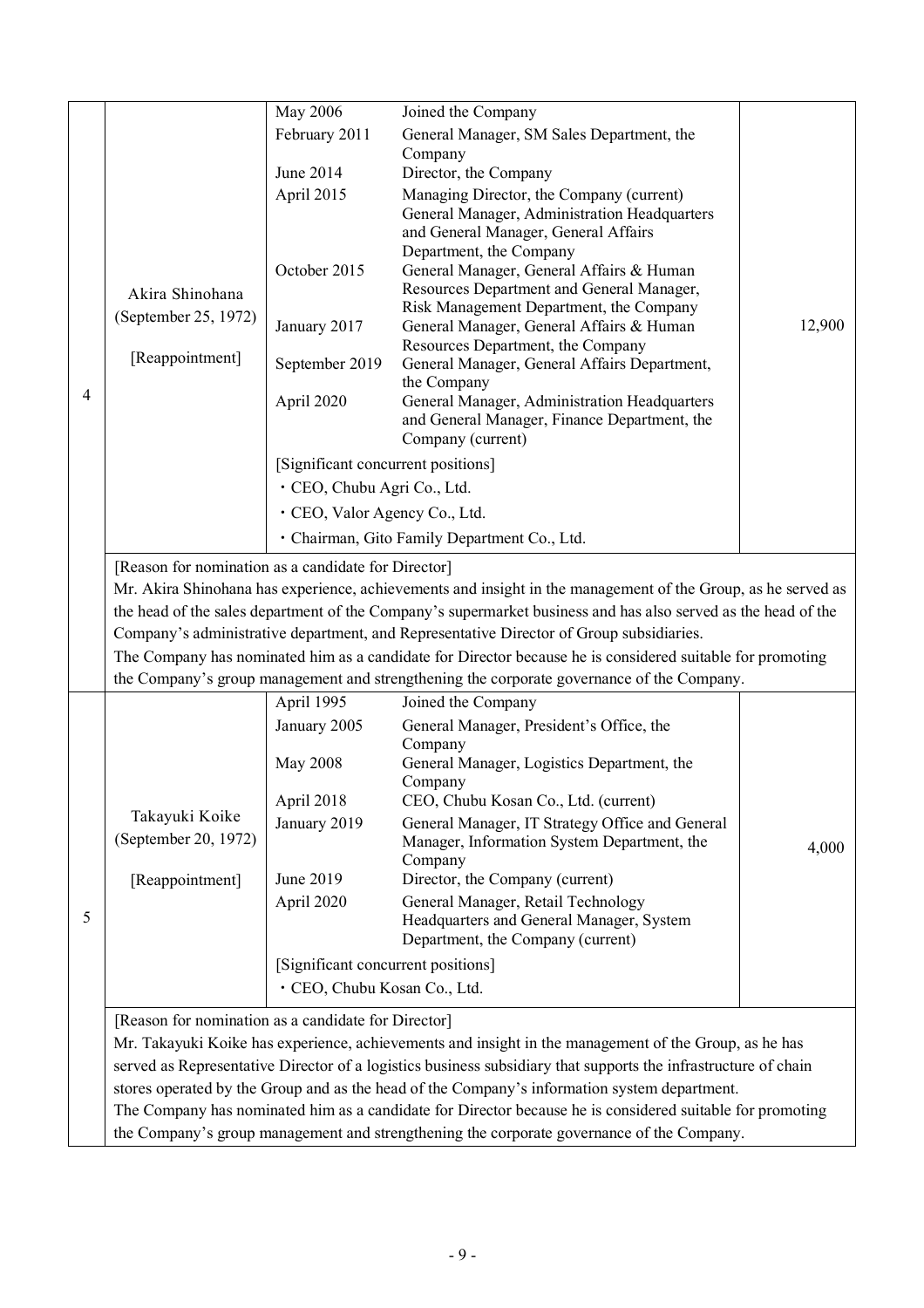|   |                                                                                                                                                                                                                   | April 1996                         | Joined Accenture Japan Ltd                                                                                |        |  |  |
|---|-------------------------------------------------------------------------------------------------------------------------------------------------------------------------------------------------------------------|------------------------------------|-----------------------------------------------------------------------------------------------------------|--------|--|--|
|   |                                                                                                                                                                                                                   | September 2006                     | Joined Kurt Salmon Associates                                                                             |        |  |  |
|   |                                                                                                                                                                                                                   | April 2011                         | Executive Officer, General Planning Office,                                                               |        |  |  |
|   |                                                                                                                                                                                                                   |                                    | Watami Co., Ltd.                                                                                          |        |  |  |
|   |                                                                                                                                                                                                                   | January 2013                       | Managing Director, Frontier Turnaround Inc.                                                               |        |  |  |
|   |                                                                                                                                                                                                                   | January 2014                       | Joined the Company                                                                                        |        |  |  |
|   |                                                                                                                                                                                                                   | April 2015                         | General Manager, SM Business Administration                                                               |        |  |  |
|   | Satoshi Yoneyama                                                                                                                                                                                                  | June 2015                          | Headquarters, the Company                                                                                 |        |  |  |
|   | (August 13, 1972)                                                                                                                                                                                                 | October 2015                       | Director, the Company (current)<br>Director and General Manager, Business                                 | 3,000  |  |  |
|   |                                                                                                                                                                                                                   |                                    | Administration Headquarters, Valor Co., Ltd.                                                              |        |  |  |
|   | [Reappointment]                                                                                                                                                                                                   | May 2018                           | General Manager, General Planning Office, the                                                             |        |  |  |
| 6 |                                                                                                                                                                                                                   |                                    | Company                                                                                                   |        |  |  |
|   |                                                                                                                                                                                                                   | <b>July 2018</b>                   | General Manager, General Planning Office and                                                              |        |  |  |
|   |                                                                                                                                                                                                                   |                                    | General Manager, LuVit Business Department, the<br>Company                                                |        |  |  |
|   |                                                                                                                                                                                                                   | April 2020                         | General Manager, LuVit Business Department, the                                                           |        |  |  |
|   |                                                                                                                                                                                                                   |                                    | Company (current)                                                                                         |        |  |  |
|   |                                                                                                                                                                                                                   | June 2020                          | General Manager, Organizational Transformation<br>Office, the Company (current)                           |        |  |  |
|   | [Reason for nomination as a candidate for Director]                                                                                                                                                               |                                    |                                                                                                           |        |  |  |
|   |                                                                                                                                                                                                                   |                                    | Mr. Satoshi Yoneyama has experience, achievements and insight in the management of the Group, as he       |        |  |  |
|   |                                                                                                                                                                                                                   |                                    |                                                                                                           |        |  |  |
|   | worked as a management consultant and engaged in the management of other companies, and also served as the<br>head of the Company's supermarket business subsidiary, and the head of the Company's card business. |                                    |                                                                                                           |        |  |  |
|   | The Company has nominated him as a candidate for Director because he is considered suitable for promoting                                                                                                         |                                    |                                                                                                           |        |  |  |
|   |                                                                                                                                                                                                                   |                                    | the Company's group management and strengthening the corporate governance of the Company.                 |        |  |  |
|   |                                                                                                                                                                                                                   | December 1983                      | Joined Fujiya Co., Ltd.                                                                                   |        |  |  |
|   |                                                                                                                                                                                                                   | January 2000                       | General Manager, HC Product Department, the                                                               |        |  |  |
|   |                                                                                                                                                                                                                   |                                    | Company                                                                                                   |        |  |  |
|   |                                                                                                                                                                                                                   | <b>July 2004</b>                   | General Manager, HC Sales Department, the                                                                 |        |  |  |
|   |                                                                                                                                                                                                                   | June 2011                          | Company<br>Director, the Company (current)                                                                |        |  |  |
|   | Morisaku Wagato                                                                                                                                                                                                   | January 2014                       | General Manager, HC Sales Department, the                                                                 |        |  |  |
|   | (May 4, 1959)                                                                                                                                                                                                     |                                    | Company                                                                                                   |        |  |  |
|   |                                                                                                                                                                                                                   | June 2015                          | CEO, Home Center Valor Co., Ltd. (current)                                                                | 19,500 |  |  |
|   | [Reappointment]                                                                                                                                                                                                   | April 2019                         | Executive Vice-President, Alleanza Holdings Co.,                                                          |        |  |  |
| 7 |                                                                                                                                                                                                                   |                                    | Ltd. (current)                                                                                            |        |  |  |
|   |                                                                                                                                                                                                                   | [Significant concurrent positions] |                                                                                                           |        |  |  |
|   |                                                                                                                                                                                                                   |                                    | · CEO, Home Center Valor Co., Ltd.                                                                        |        |  |  |
|   |                                                                                                                                                                                                                   | · CEO, FIRST Co., Ltd.             |                                                                                                           |        |  |  |
|   |                                                                                                                                                                                                                   |                                    | · Executive Vice-President, Alleanza Holdings Co., Ltd.                                                   |        |  |  |
|   |                                                                                                                                                                                                                   |                                    |                                                                                                           |        |  |  |
|   | [Reason for nomination as a candidate for Director]<br>Mr. Morisaku Wagato has experience, achievements and insight in the management of the Group, as he has                                                     |                                    |                                                                                                           |        |  |  |
|   |                                                                                                                                                                                                                   |                                    |                                                                                                           |        |  |  |
|   |                                                                                                                                                                                                                   |                                    | served as Representative Director of the Company's home improvement center business subsidiary.           |        |  |  |
|   |                                                                                                                                                                                                                   |                                    | The Company has nominated him as a candidate for Director because he is considered suitable for promoting |        |  |  |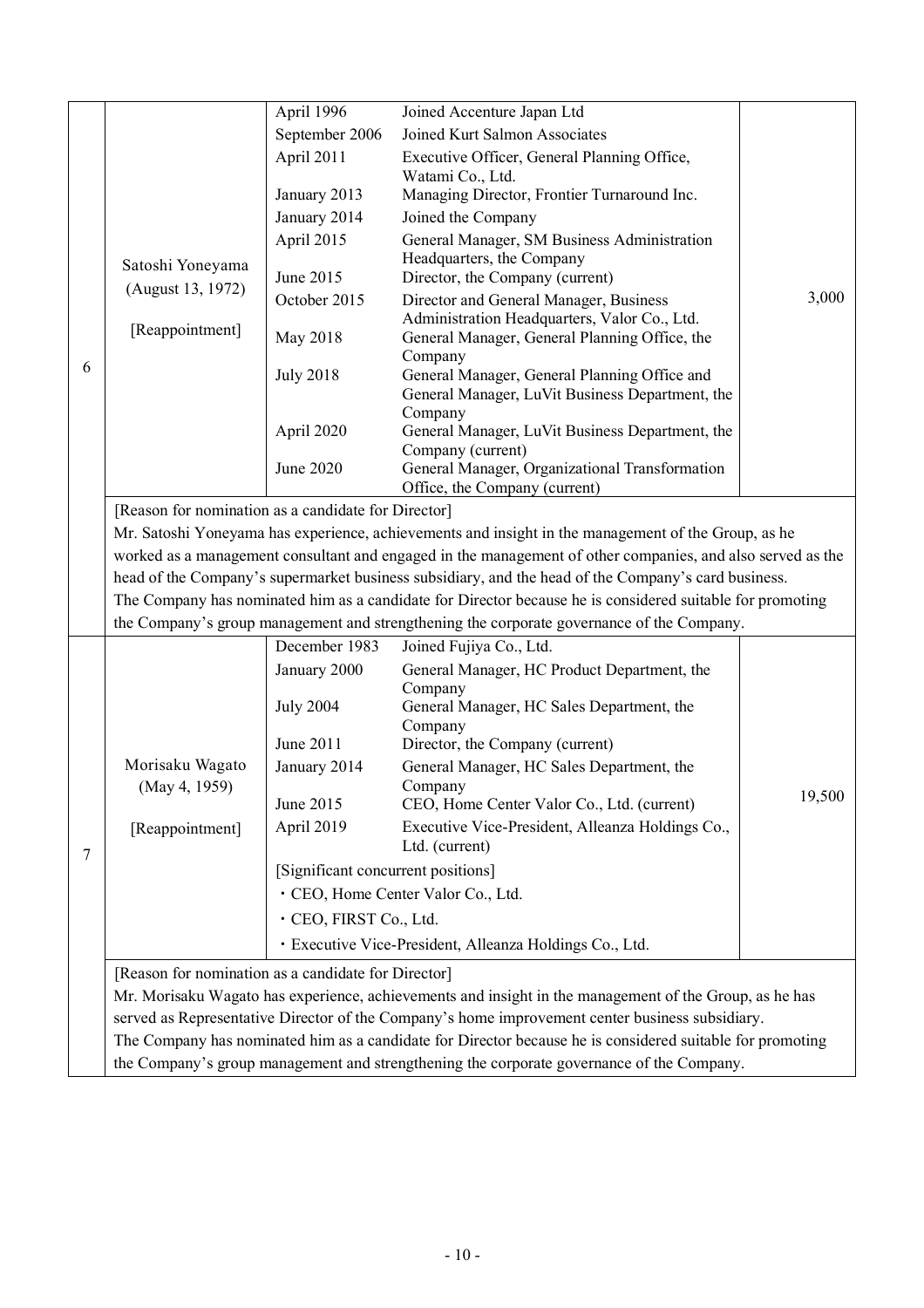|   |                                                                                                           | April 1996                         | Joined Chubu Yakuhin Co., Ltd.                                                                            |       |  |  |
|---|-----------------------------------------------------------------------------------------------------------|------------------------------------|-----------------------------------------------------------------------------------------------------------|-------|--|--|
|   |                                                                                                           | March 2011                         | General Manager, Product Department, Chubu                                                                |       |  |  |
|   |                                                                                                           |                                    | Yakuhin Co., Ltd.                                                                                         |       |  |  |
|   |                                                                                                           | January 2012                       | General Manager, Business Headquarters, Chubu                                                             |       |  |  |
|   | Motohiko Takasu                                                                                           | June 2013                          | Yakuhin Co., Ltd.                                                                                         |       |  |  |
|   | (January 22, 1974)                                                                                        |                                    | Director, Chubu Yakuhin Co., Ltd.                                                                         | 1,700 |  |  |
|   |                                                                                                           | June 2015                          | Managing Director, Chubu Yakuhin Co., Ltd.                                                                |       |  |  |
|   | [Reappointment]                                                                                           | June 2017                          | Director, the Company (current)                                                                           |       |  |  |
| 8 |                                                                                                           | April 2018                         | CEO, Chubu Yakuhin Co., Ltd. (current)                                                                    |       |  |  |
|   |                                                                                                           | [Significant concurrent positions] |                                                                                                           |       |  |  |
|   |                                                                                                           | · CEO, Chubu Yakuhin Co., Ltd.     |                                                                                                           |       |  |  |
|   | [Reason for nomination as a candidate for Director]                                                       |                                    |                                                                                                           |       |  |  |
|   | Mr. Motohiko Takasu has experience, achievements and insight in the management of the Group, as he has    |                                    |                                                                                                           |       |  |  |
|   |                                                                                                           |                                    | served as Representative Director of the Company's drugstore business subsidiary.                         |       |  |  |
|   | The Company has nominated him as a candidate for Director because he is considered suitable for promoting |                                    |                                                                                                           |       |  |  |
|   |                                                                                                           |                                    | the Company's group management and strengthening the corporate governance of the Company.                 |       |  |  |
|   |                                                                                                           | April 1976                         | Established Asakura Inc. (currently Daiyu Eight                                                           |       |  |  |
|   |                                                                                                           |                                    | Co., Ltd.)                                                                                                |       |  |  |
|   |                                                                                                           |                                    | CEO, Asakura Inc.                                                                                         |       |  |  |
|   |                                                                                                           | June 1977                          | CEO, Daiyu Eight Co., Ltd. (change in trade name)                                                         |       |  |  |
|   | Shunichi Asakura                                                                                          |                                    | (current)                                                                                                 |       |  |  |
|   | (January 18, 1950)                                                                                        | September 2016                     | Chairman, Daiyu LIC Holdings Co., Ltd. (currently                                                         |       |  |  |
|   |                                                                                                           | June 2019                          | Alleanza Holdings Co., Ltd.) (current)<br>Director, the Company (current)                                 |       |  |  |
|   | [Reappointment]                                                                                           |                                    |                                                                                                           |       |  |  |
| 9 |                                                                                                           | [Significant concurrent positions] |                                                                                                           |       |  |  |
|   |                                                                                                           |                                    | · Chairman, Alleanza Holdings Co., Ltd.                                                                   |       |  |  |
|   |                                                                                                           | · CEO, Daiyu Eight Co., Ltd.       |                                                                                                           |       |  |  |
|   | [Reason for nomination as a candidate for Director]                                                       |                                    |                                                                                                           |       |  |  |
|   |                                                                                                           |                                    | Mr. Shunichi Asakura founded a home improvement center business company in 1976, and has experience,      |       |  |  |
|   |                                                                                                           |                                    | achievements, and insight in leading the expansion of business as the company's chief executive.          |       |  |  |
|   |                                                                                                           |                                    | The Company has nominated him as a candidate for Director because he is considered suitable for promoting |       |  |  |
|   |                                                                                                           |                                    | the Company's group management and strengthening the corporate governance of the Company.                 |       |  |  |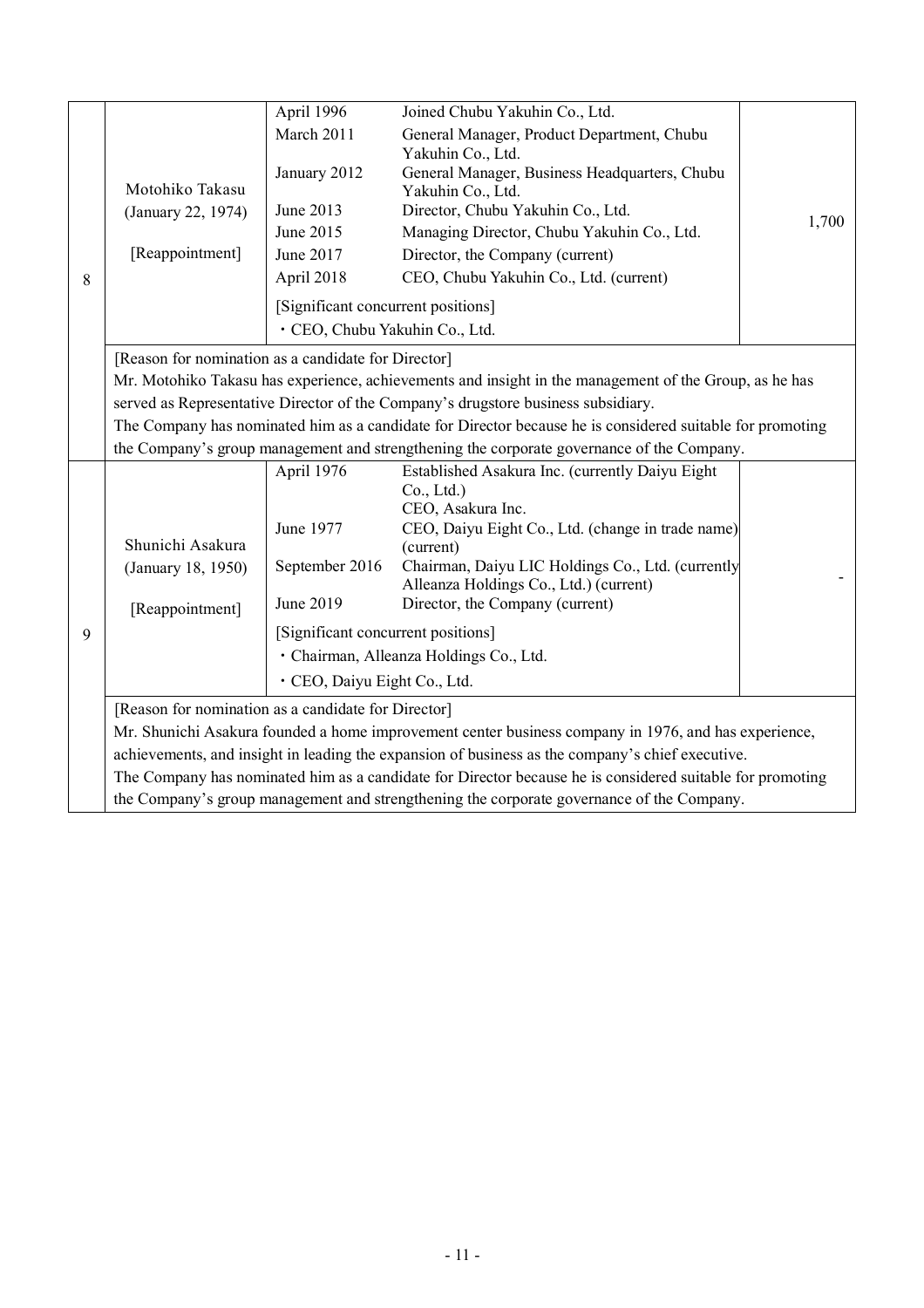|    |                                                                                                         | April 1974                                                 | Joined Ajinomoto Co., Inc.                                                                                                                                                         |  |  |
|----|---------------------------------------------------------------------------------------------------------|------------------------------------------------------------|------------------------------------------------------------------------------------------------------------------------------------------------------------------------------------|--|--|
|    |                                                                                                         | June 2003                                                  | Corporate Executive Officer, General Manager,                                                                                                                                      |  |  |
|    | Toshiyuki Takahashi                                                                                     |                                                            | Tokyo Branch, Ajinomoto Co., Inc.                                                                                                                                                  |  |  |
|    | (December 11, 1950)                                                                                     | June 2006                                                  | Full-time Advisor, CALPIS Co., Ltd.                                                                                                                                                |  |  |
|    |                                                                                                         | June 2011                                                  | Director and Senior Managing Executive Officer,<br>CALPIS Co., Ltd.                                                                                                                |  |  |
|    | [Reappointment]                                                                                         | October 2012                                               | Advisor, Ajinomoto Co., Inc.                                                                                                                                                       |  |  |
|    | [Outside Director]                                                                                      | June 2013                                                  | Audit & Supervisory Board Member,                                                                                                                                                  |  |  |
|    | [Independent Director]                                                                                  |                                                            | AJINOMOTO FROZEN FOODS Co., Inc.                                                                                                                                                   |  |  |
| 10 |                                                                                                         | June 2015                                                  | Retired from AJINOMOTO FROZEN FOODS                                                                                                                                                |  |  |
|    |                                                                                                         | June 2021                                                  | Co., Inc.<br>Outside Director, the Company (current)                                                                                                                               |  |  |
|    |                                                                                                         |                                                            |                                                                                                                                                                                    |  |  |
|    |                                                                                                         |                                                            | [Reason for nomination as a candidate for Director and expected roles]                                                                                                             |  |  |
|    |                                                                                                         |                                                            | Mr. Toshiyuki Takahashi has a wealth of experience and achievements in the food manufacturing industry as                                                                          |  |  |
|    |                                                                                                         |                                                            | well as experience, achievements and insight in corporate management.<br>The Company has nominated him as a candidate for Outside Director, because, in view of his experience and |  |  |
|    |                                                                                                         |                                                            | achievements, he is considered suitable for promoting the Company's group management and strengthening the                                                                         |  |  |
|    |                                                                                                         |                                                            |                                                                                                                                                                                    |  |  |
|    | corporate governance of the Company.                                                                    |                                                            |                                                                                                                                                                                    |  |  |
|    |                                                                                                         | December 1998                                              | Joined Bit Design Co., Ltd. (currently Orange<br>Communications Co., Ltd.)                                                                                                         |  |  |
|    |                                                                                                         | November 2003                                              | Audit & Supervisory Board Member, Mito Co.,                                                                                                                                        |  |  |
|    |                                                                                                         |                                                            | Ltd. (currently Orange Communications Co., Ltd.)                                                                                                                                   |  |  |
|    | Mihoko Hayashi                                                                                          | April 2008                                                 | Director, Mito Co., Ltd.                                                                                                                                                           |  |  |
|    | (June 4, 1971)                                                                                          | June 2015                                                  | Director and President, Orange Communications                                                                                                                                      |  |  |
|    |                                                                                                         | June 2021                                                  | Co., Ltd. (current)<br>Outside Director, the Company (current)                                                                                                                     |  |  |
|    | [Reappointment]                                                                                         |                                                            |                                                                                                                                                                                    |  |  |
|    | [Outside Director]                                                                                      | [Significant concurrent positions]                         |                                                                                                                                                                                    |  |  |
|    | [Independent Director]                                                                                  |                                                            | · Director and President, Orange Communications Co., Ltd.                                                                                                                          |  |  |
| 11 |                                                                                                         | [Relations between the Company and the companies where the |                                                                                                                                                                                    |  |  |
|    |                                                                                                         |                                                            | candidate holds concurrent positions]                                                                                                                                              |  |  |
|    |                                                                                                         | • There are no special relations.                          |                                                                                                                                                                                    |  |  |
|    |                                                                                                         |                                                            | [Reason for nomination as a candidate for Director and expected roles]                                                                                                             |  |  |
|    |                                                                                                         |                                                            | Ms. Mihoko Hayashi has a wealth of experience and achievements in public relations, advertisement activities,                                                                      |  |  |
|    |                                                                                                         |                                                            | and planning and management of related events, as well as experience, achievements and insight in corporate                                                                        |  |  |
|    | management.                                                                                             |                                                            |                                                                                                                                                                                    |  |  |
|    |                                                                                                         |                                                            | The Company has nominated her as a candidate for Outside Director, because, in view of her experience and                                                                          |  |  |
|    | achievements, she is considered suitable for promoting the Company's group management and strengthening |                                                            |                                                                                                                                                                                    |  |  |
|    | the corporate governance of the Company.                                                                |                                                            |                                                                                                                                                                                    |  |  |

Notes: 1. There are no special interests between each of the candidates and the Company.

- 2. Mr. Toshiyuki Takahashi and Ms. Mihoko Hayashi are candidates for Outside Directors. Pursuant to the rules of the Tokyo Stock Exchange and the Nagoya Stock Exchange, the Company has notified these exchanges that two candidates for Outside Directors are independent officers.
- 3. The corporations referred to in the section "Significant concurrent positions" for each candidate except for Ms. Mihoko Hayashi are the Company's subsidiaries or affiliates.
- 4. Ms. Mihoko Hayashi, a candidate for Outside Director, uses "Mihoko Hayashi" as her name in her professional life. As the name is well known, her name is described as above. However, her name on the official family register is "Mihoko Yamaike."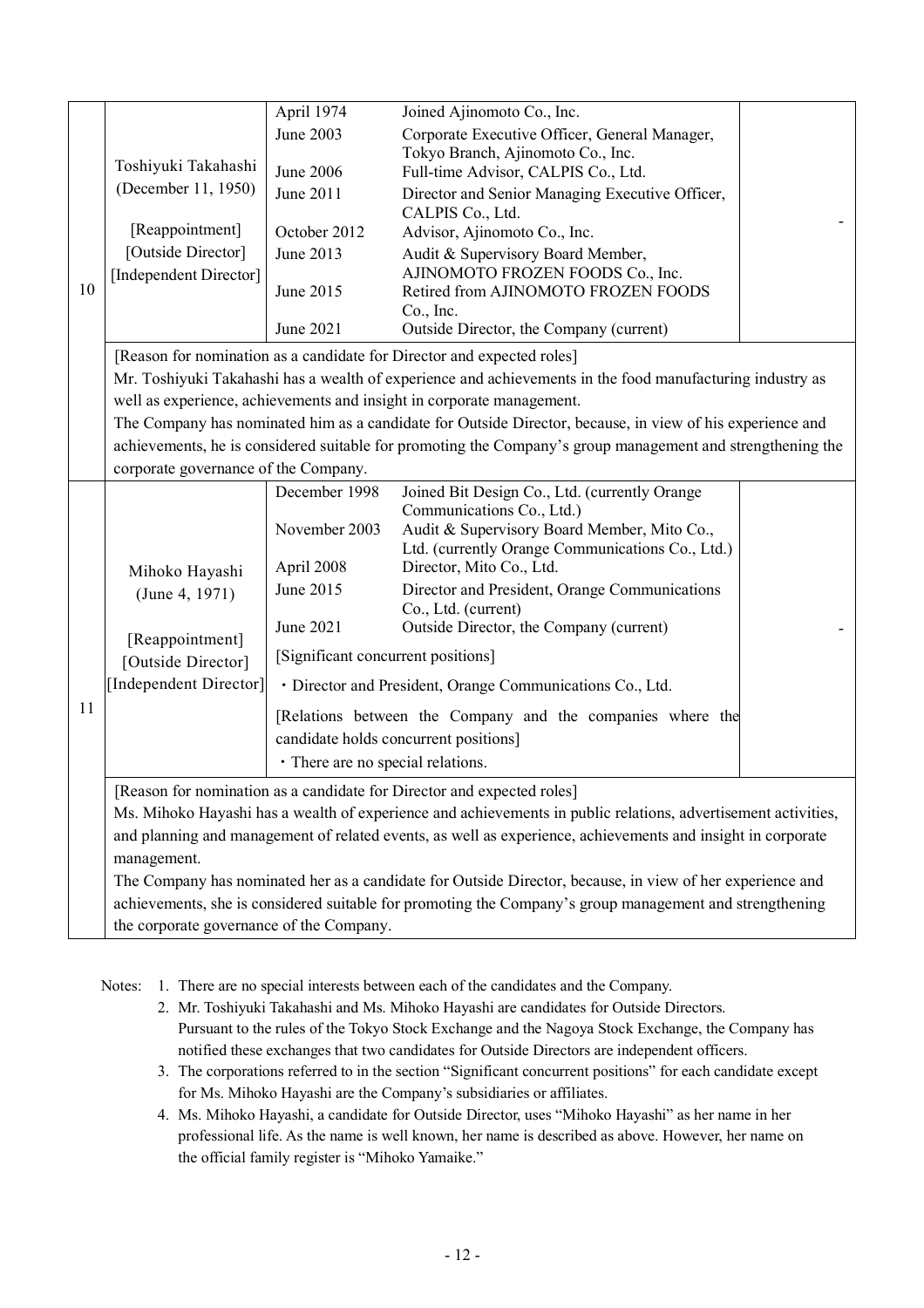- 5. Mr. Toshiyuki Takahashi and Ms. Mihoko Hayashi will have served as Outside Directors for a year, at the conclusion of this General Meeting of Shareholders.
- 6. The Company entered into the liability limitation agreement with Mr. Toshiyuki Takahashi and Ms. Mihoko Hayashi as Outside Directors. If this proposal is approved, and Mr. Toshiyuki Takahashi and Ms. Mihoko Hayashi are reappointed as Outside Directors, the Company plans to continue to enter into the aforesaid liability limitation agreement with them. The outline of the agreement is as follows:
	- In the event that Directors are held liable for damages that arise from negligence in performing their duties, the Directors shall be liable for such damages up to the minimum liability amount stipulated in Article 425, Paragraph 1, of the Companies Act.
	- The above limitation of liability shall apply only if the Directors acted in good faith and without gross negligence in the performance of their duties that caused such liability.
- 7. The Company has concluded with an insurance company a directors and officers liability insurance agreement stipulated in Article 430-3, Paragraph 1, of the Companies Act that covers all of the Directors of the Company as the insured.

In the event that claims for damages are made against the insured persons due to the acts in the course of their duties as Directors of the Company, the said liability insurance agreement shall compensate for legal damages and litigation expenses to be borne by the insured. All of the premiums for the liability insurance agreement are borne by the Company.

However, there are certain exemptions; for example, damage caused as a result of any conduct committed while knowing that the conduct is in violation of laws and regulations shall not be covered. If this proposal is approved, Mr. Toshiyuki Takahashi and Ms. Mihoko Hayashi will be covered by the said liability insurance agreement as the insured. Also, the Company plans to renew the said liability insurance agreement with the same details during their terms of office.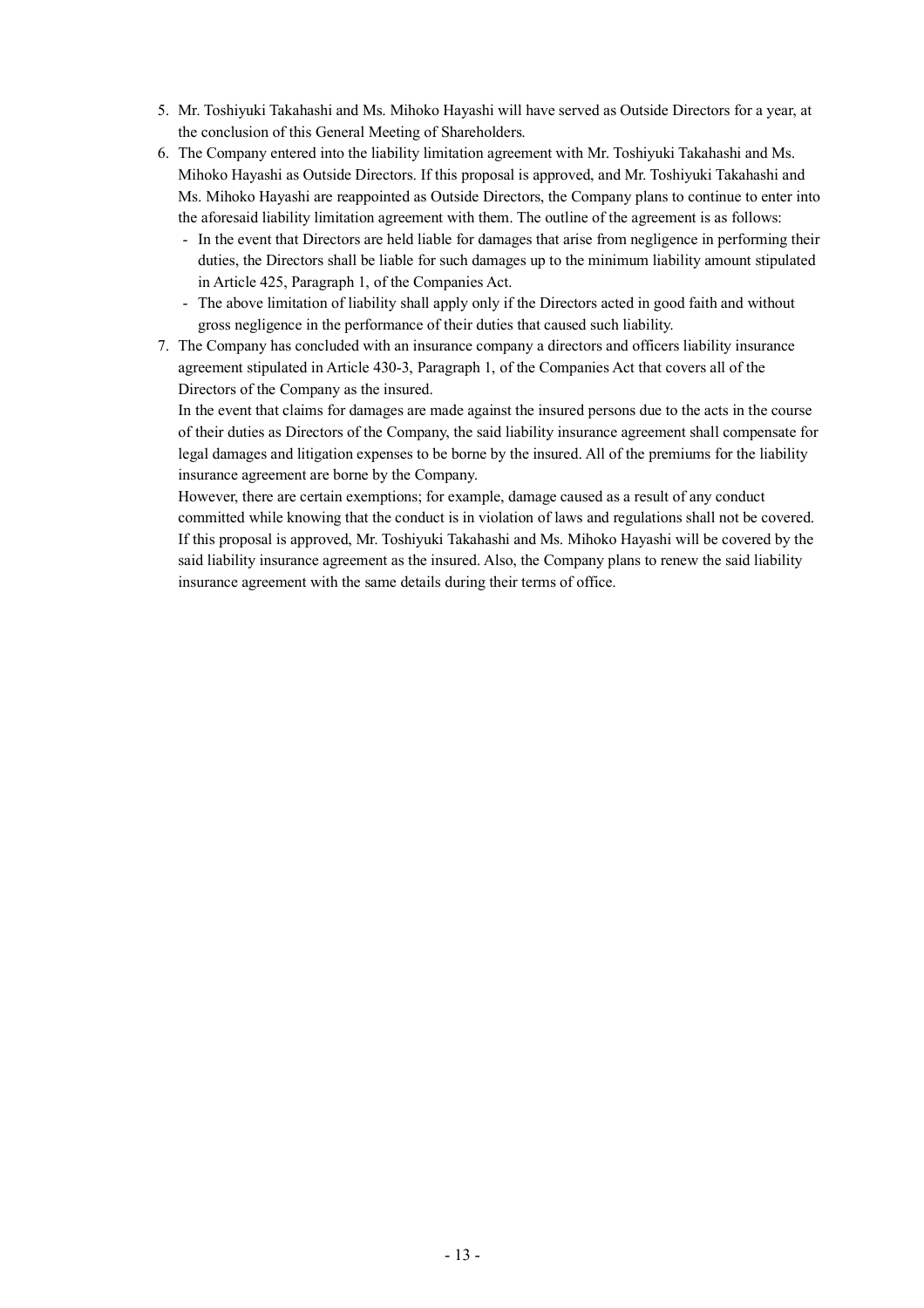**Proposal 3:** Election of Four (4) Directors who are Audit & Supervisory Committee Members

The terms of office of all four (4) Directors who are Audit & Supervisory Committee Members will expire at the conclusion of this General Meeting of Shareholders. Accordingly, the Company proposes to elect four (4) Directors who are Audit & Supervisory Committee Members. Also, this proposal is approved by the Audit & Supervisory Committee.

| No.            | Name                              | Positions                   | Attendance at<br>Board of<br><b>Directors</b><br>meetings | Attendance<br>at Audit $\&$<br>Supervisory<br>Committee<br>meetings |
|----------------|-----------------------------------|-----------------------------|-----------------------------------------------------------|---------------------------------------------------------------------|
| 1              | Toshio Abiko<br>[New appointment] |                             |                                                           |                                                                     |
| $\overline{2}$ | Mutsuo Masuda                     | Outside Director,           | 10/12                                                     | 12/15                                                               |
|                | [Reappointment]                   | <b>Independent Director</b> | (83%)                                                     | $(80\%)$                                                            |
| 3              | Hirofumi Hata                     | Outside Director,           | 12/12                                                     | 15/15                                                               |
|                | [Reappointment]                   | <b>Independent Director</b> | $(100\%)$                                                 | $(100\%)$                                                           |
| $\overline{4}$ | Tokimitsu Ito                     | Outside Director,           | 12/12                                                     | 15/15                                                               |
|                | [Reappointment]                   | <b>Independent Director</b> | $(100\%)$                                                 | $(100\%)$                                                           |

The candidates for Directors who are Audit & Supervisory Committee Members are as follows.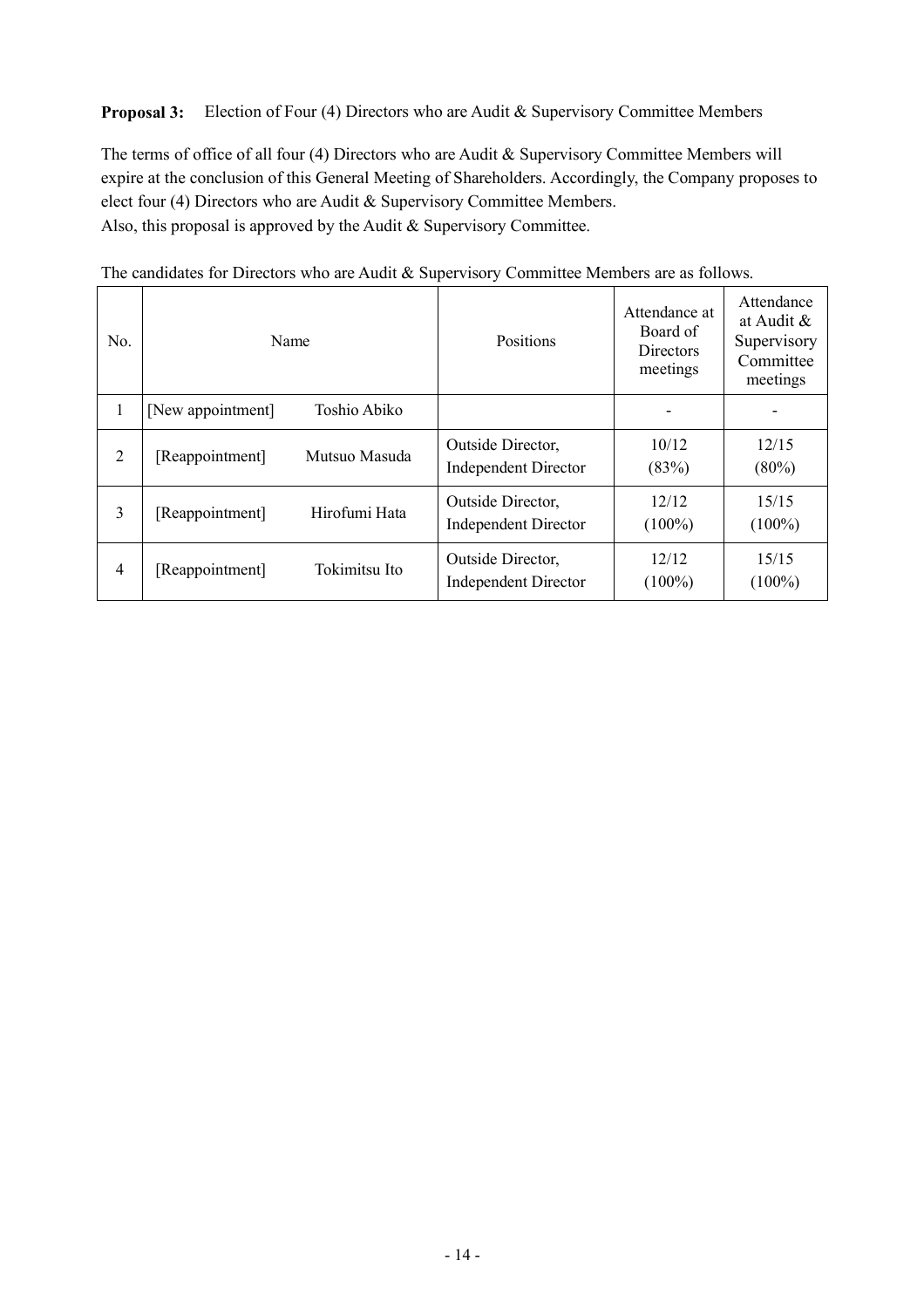|                |                                                        | April 1991                         | Joined The Norinchukin Bank                                                                                    |  |  |  |
|----------------|--------------------------------------------------------|------------------------------------|----------------------------------------------------------------------------------------------------------------|--|--|--|
|                |                                                        | <b>July 2013</b>                   | Deputy General Manager, Credit & Investment                                                                    |  |  |  |
|                | Toshio Abiko                                           |                                    | Planning Department, The Norinchukin Bank                                                                      |  |  |  |
|                | (June 20, 1967)                                        | June 2016                          | Manager, Osaka Branch, The Norinchukin Bank                                                                    |  |  |  |
|                |                                                        | April 2019                         | General Manager of JA Management Measures                                                                      |  |  |  |
|                | [New appointment]                                      |                                    | Department, Central Union of Agricultural                                                                      |  |  |  |
| $\mathbf{1}$   |                                                        | June 2022                          | Cooperatives (JA Zenchu)<br>Joined Administration Headquarters, the Company                                    |  |  |  |
|                |                                                        |                                    | (current)                                                                                                      |  |  |  |
|                | [Reason for nomination as a candidate for Director]    |                                    |                                                                                                                |  |  |  |
|                |                                                        |                                    | Mr. Toshio Abiko has the experience and knowledge in working at financial institutions as well as deep insight |  |  |  |
|                | in finance and accounting.                             |                                    |                                                                                                                |  |  |  |
|                |                                                        |                                    | The Company has nominated him as a candidate for Director, because he is considered suitable for               |  |  |  |
|                | strengthening the corporate governance of the Company. |                                    |                                                                                                                |  |  |  |
|                |                                                        | April 1969                         | Joined The Norinchukin Bank                                                                                    |  |  |  |
|                |                                                        | June 2004                          | Representative Director and Vice President, The                                                                |  |  |  |
|                |                                                        |                                    | Norinchukin Bank                                                                                               |  |  |  |
|                |                                                        | June 2005                          | Retired The Norinchukin Bank                                                                                   |  |  |  |
|                | Mutsuo Masuda                                          | September 2007                     | Chairman, Agriculture Management Support Study                                                                 |  |  |  |
|                | (August 7, 1944)                                       | September 2008                     | Group<br>Chairman, Eiraku Co., Ltd.                                                                            |  |  |  |
|                |                                                        | September 2009                     | Chairman, Japan Food & Agriculture Cooperative                                                                 |  |  |  |
|                | [Reappointment]                                        |                                    | Organization ("JFACO") (current)                                                                               |  |  |  |
|                | [Outside Director]                                     | June 2015                          | Outside Director, the Company                                                                                  |  |  |  |
| $\overline{2}$ | [Independent Director]                                 | June 2016                          | Outside Director, the Company (Audit &                                                                         |  |  |  |
|                |                                                        |                                    | Supervisory Committee Members) (current)                                                                       |  |  |  |
|                |                                                        | [Significant concurrent positions] |                                                                                                                |  |  |  |
|                |                                                        |                                    | · Chairman, Japan Food & Agriculture Cooperative Organization                                                  |  |  |  |
|                |                                                        | ("JFACO")                          |                                                                                                                |  |  |  |
|                |                                                        |                                    | [Reason for nomination as a candidate for Outside Director and expected roles]                                 |  |  |  |
|                |                                                        |                                    | Mr. Mutsuo Masuda has the experience in working at financial institutions, and the experience and knowledge    |  |  |  |
|                |                                                        |                                    | cultivated by broad activities thereafter, as well as deep insight in finance and accounting.                  |  |  |  |
|                |                                                        |                                    | The Company has nominated him as a candidate for Outside Director, because he is considered suitable for       |  |  |  |
|                | strengthening the corporate governance of the Company. |                                    |                                                                                                                |  |  |  |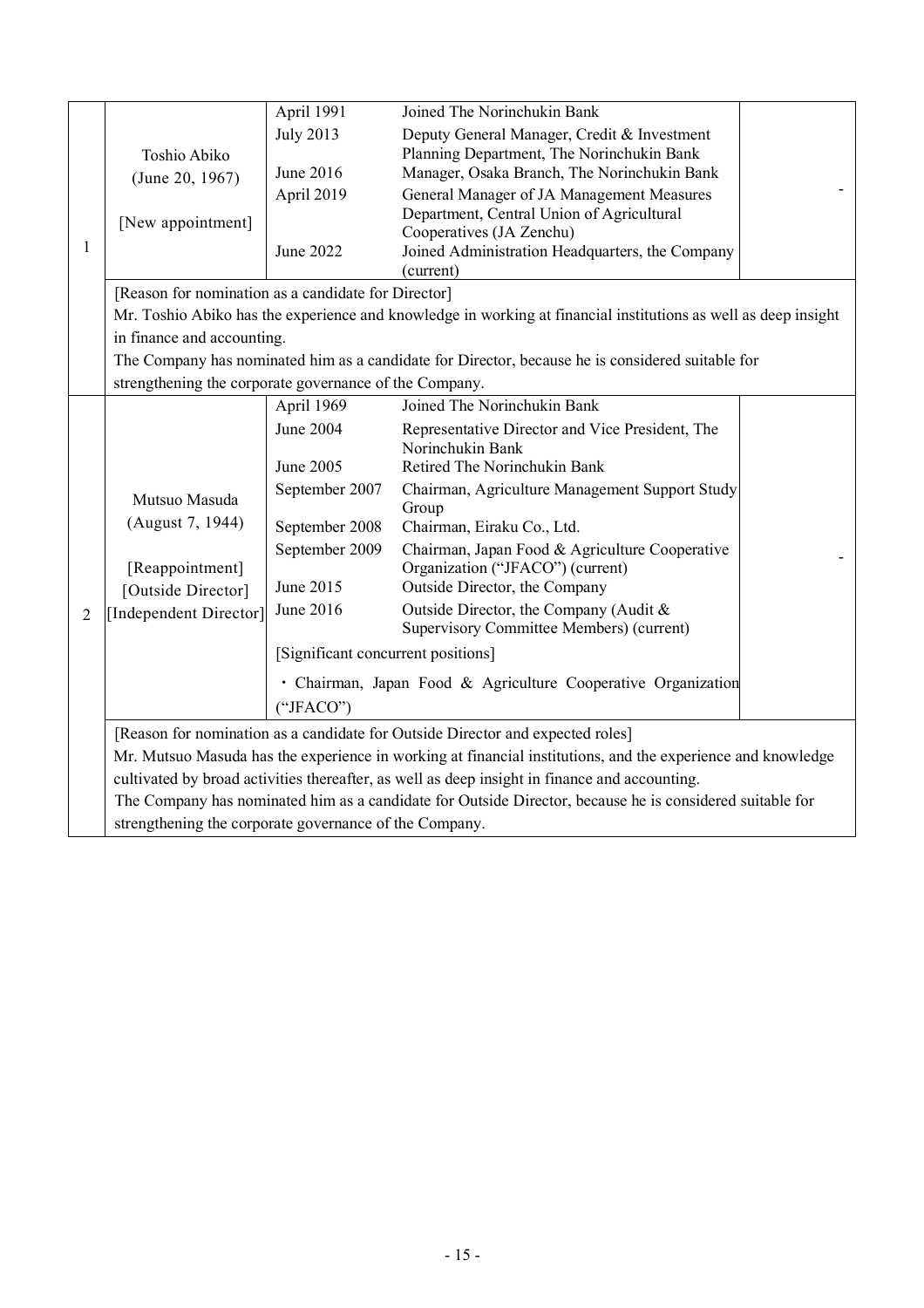| 3 | Hirofumi Hata<br>(December 16, 1951)                                                                              | October 1979                                                      | Joined Yagi and Asano Auditing Office (currently<br>Ernst & Young ShinNihon LLC)                                            |  |
|---|-------------------------------------------------------------------------------------------------------------------|-------------------------------------------------------------------|-----------------------------------------------------------------------------------------------------------------------------|--|
|   |                                                                                                                   | May 1999                                                          | Representative Partner, Showa Ota & Co.                                                                                     |  |
|   |                                                                                                                   | <b>July 2007</b>                                                  | (currently Ernst & Young ShinNihon LLC)<br>Director, The Japanese Institute of Certified Public                             |  |
|   |                                                                                                                   | <b>July 2014</b>                                                  | Accountants<br>Managing Partner, Hirofumi Hata Certified Public<br>Accountant Firm (current)                                |  |
|   | [Reappointment]                                                                                                   | June 2015                                                         | Outside Director, the Company                                                                                               |  |
|   | [Outside Director]<br>[Independent Director]                                                                      | June 2016                                                         | Outside Director, the Company (Audit &<br>Supervisory Committee Members) (current)                                          |  |
|   |                                                                                                                   | [Significant concurrent positions]                                |                                                                                                                             |  |
|   |                                                                                                                   |                                                                   | · Managing Partner, Hirofumi Hata Certified Public Accountant Firm                                                          |  |
|   |                                                                                                                   |                                                                   | · Outside Director, Sato Foods Industries Co., Ltd.                                                                         |  |
|   | [Reason for nomination as a candidate for Outside Director and expected roles]                                    |                                                                   |                                                                                                                             |  |
|   | Though Mr. Hirofumi Hata does not have experience of directly participating in company management, he has         |                                                                   |                                                                                                                             |  |
|   | the experience of being engaged in corporate accounting audit as Certified Public Accountant for long years,      |                                                                   |                                                                                                                             |  |
|   | deep insight in finance and accounting, and the knowledge of corporate activities.                                |                                                                   |                                                                                                                             |  |
|   | The Company has nominated him as a candidate for Outside Director, because he is considered suitable for          |                                                                   |                                                                                                                             |  |
|   | strengthening the corporate governance of the Company.                                                            |                                                                   |                                                                                                                             |  |
| 4 | Tokimitsu Ito<br>(September 6, 1954)<br>[Reappointment]<br>[Outside Director]<br>[Independent Director]           | <b>July 2006</b>                                                  | Director, Office of Public Relations, Management<br>and Co-ordination Department, Nagoya Regional<br><b>Taxation Bureau</b> |  |
|   |                                                                                                                   | <b>July 2012</b>                                                  | Director, Co-ordination Division, Management and<br>Co-ordination Department, Nagoya Regional<br><b>Taxation Bureau</b>     |  |
|   |                                                                                                                   | <b>July 2014</b>                                                  | District Director, Nagoya Naka Tax Office                                                                                   |  |
|   |                                                                                                                   | August 2015                                                       | Managing Partner, Tokimitsu Ito Certified Public                                                                            |  |
|   |                                                                                                                   | June 2016                                                         | Tax Accountant Firm (current)<br>Outside Director, the Company (Audit &<br>Supervisory Committee Members) (current)         |  |
|   |                                                                                                                   | [Significant concurrent positions]                                |                                                                                                                             |  |
|   |                                                                                                                   | · Outside Auditor, Utsuno Corporation                             |                                                                                                                             |  |
|   |                                                                                                                   | · Managing Partner, Tokimitsu Ito Certified Public Tax Accountant |                                                                                                                             |  |
|   |                                                                                                                   | Firm                                                              |                                                                                                                             |  |
|   | [Reason for nomination as a candidate for Outside Director and expected roles]                                    |                                                                   |                                                                                                                             |  |
|   | Though Mr. Tokimitsu Ito does not have experience of directly participating in company management, he has         |                                                                   |                                                                                                                             |  |
|   | the experience of being engaged in tax affairs as Certified Public Tax Accountant for long years, deep insight in |                                                                   |                                                                                                                             |  |
|   | finance and accounting, and the knowledge of corporate activities.                                                |                                                                   |                                                                                                                             |  |
|   | The Company has nominated him as a candidate for Outside Director, because he is considered suitable for          |                                                                   |                                                                                                                             |  |
|   | strengthening the corporate governance of the Company.                                                            |                                                                   |                                                                                                                             |  |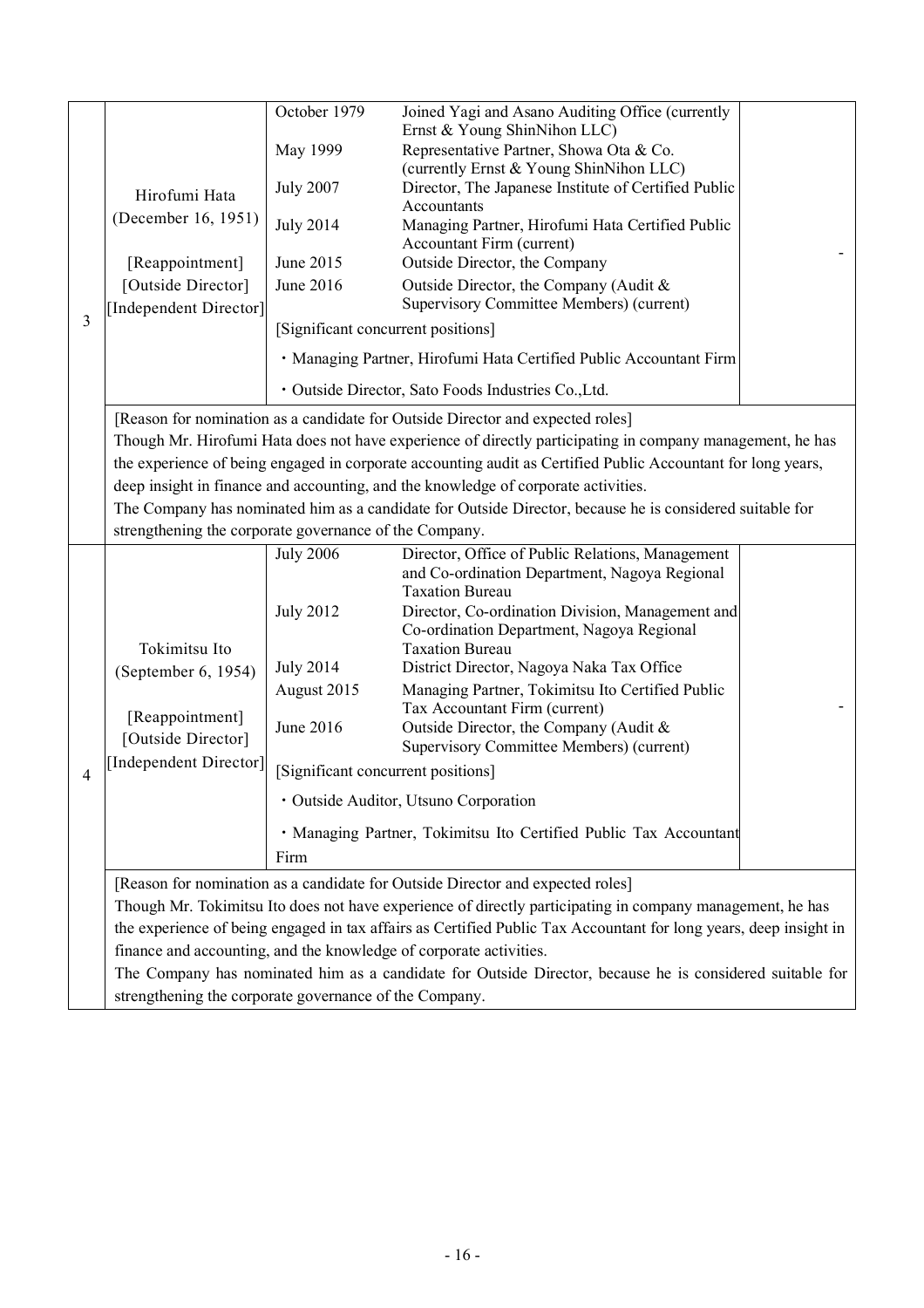#### Notes: 1. Mr. Toshio Abiko is a new candidate for Director.

- 2. There are no special interests between each of the candidates and the Company.
- 3. Mr. Mutsuo Masuda, Mr. Hirofumi Hata, and Mr. Tokimitsu Ito are candidates for Outside Directors. Pursuant to the rules of the Tokyo Stock Exchange and the Nagoya Stock Exchange, the Company has designated three candidates for Outside Directors as independent officers, and notified these exchanges of it.
- 4. Mr. Mutsuo Masuda and Mr. Hirofumi Hata will have served as Outside Directors for seven years, and will have served as Directors who are Audit  $\&$  Supervisory Committee Members for six years, at the conclusion of this General Meeting of Shareholders.

Mr. Tokimitsu Ito will have served as Directors who are Audit & Supervisory Committee Members for six years, at the conclusion of this General Meeting of Shareholders.

- 5. The Company entered into the liability limitation agreement with Mr. Mutsuo Masuda, Mr. Hirofumi Hata, and Mr. Tokimitsu Ito as Outside Directors. If this proposal is approved, and Mr. Mutsuo Masuda, Mr. Hirofumi Hata, and Mr. Tokimitsu Ito are reappointed as Outside Directors, the Company plans to continue to enter into the aforesaid liability limitation agreement with them. The outline of the agreement is as follows:
	- In the event that Directors are held liable for damages that arise from negligence in performing their duties, the Directors shall be liable for such damages up to the minimum liability amount stipulated in Article 425, Paragraph 1, of the Companies Act.
	- The above limitation of liability shall apply only if the Directors acted in good faith and without gross negligence in the performance of their duties that caused such liability.
- 6. The Company has concluded with an insurance company a directors and officers liability insurance agreement stipulated in Article 430-3, Paragraph 1, of the Companies Act that covers all of the Directors of the Company as the insured.

In the event that claims for damages are made against the insured persons due to the acts in the course of their duties as Directors of the Company, the said liability insurance agreement shall compensate for legal damages and litigation expenses to be borne by the insured. All of the premiums for the liability insurance agreement are borne by the Company.

However, there are certain exemptions; for example, damage caused as a result of any conduct committed while knowing that the conduct is in violation of laws and regulations shall not be covered. If this proposal is approved, Mr. Mutsuo Masuda, Mr. Hirofumi Hata, and Mr. Tokimitsu Ito will be covered by the said liability insurance agreement as the insured. Also, the Company plans to renew the said liability insurance agreement with the same details during their terms of office.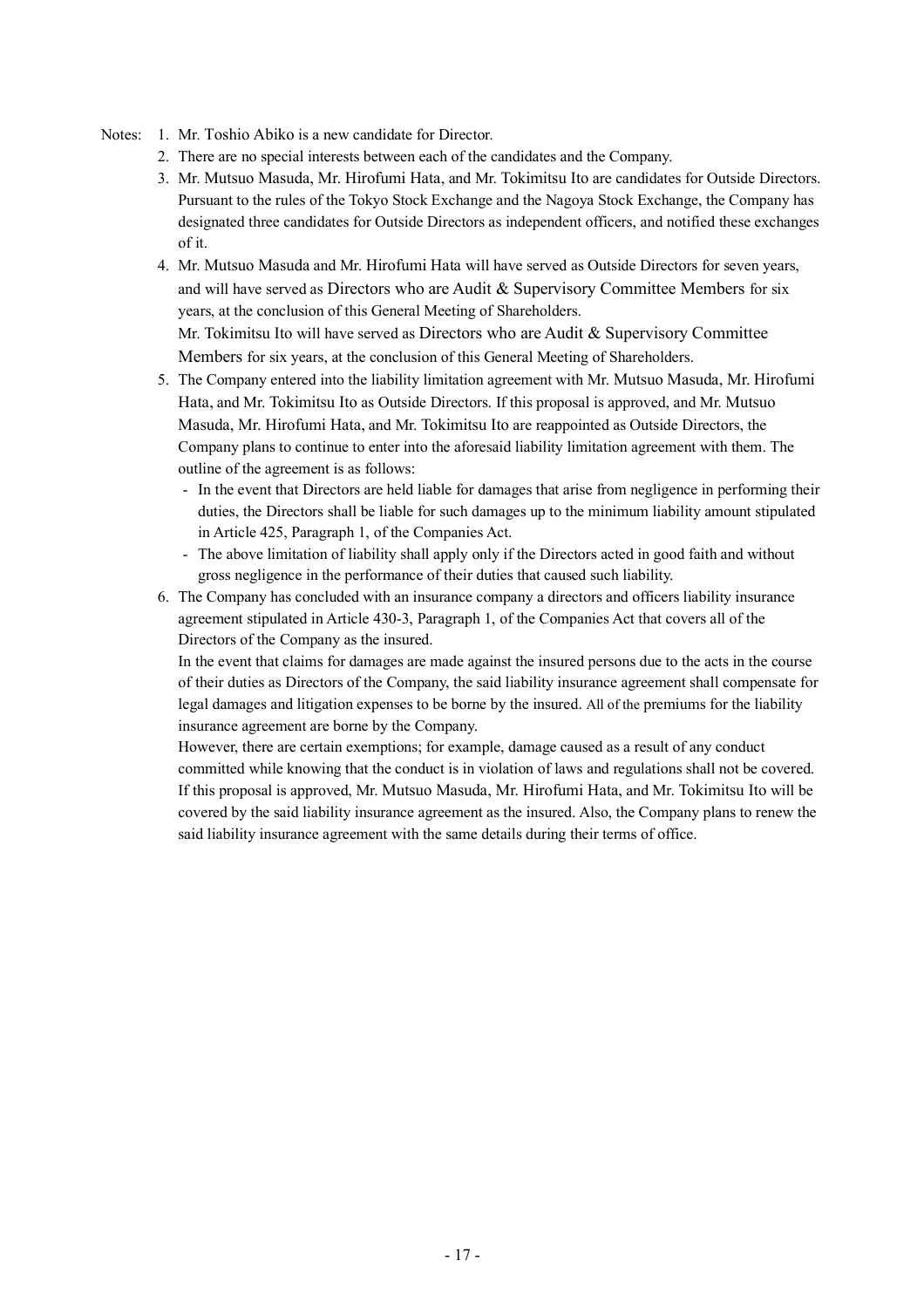## **Proposal 4:** Determination of Compensation for the Grant of Shares with Restriction on Transfer to Directors (excluding Directors who are Audit & Supervisory Committee Members and Outside Directors)

As for the maximum amount of compensation to Directors (excluding Directors who are Audit & Supervisory Committee Members) of the Company, the cash compensation was approved in amount not exceeding ¥400 million per year at the 59th Annual General Meeting of Shareholders held on June 30, 2016, and the share-based compensation under an employee stock ownership plan was approved, as funds required to acquire shares for delivery, with the maximum amount consisting of ¥300 million over the period of 5 years and the amount obtained by multiplying the number of years of the extended trust period by ¥60 million at the 60th Annual General Meeting of Shareholders held on June 29, 2017. Under this proposal, the Company asks shareholders to kindly approve introduction of the compensation plan for granting shares with restriction on transfer to Directors (excluding Directors who are Audit & Supervisory Committee Members and Outside Directors, hereinafter, "Grantee Directors") in order to promote further sharing of value between Directors and shareholders, while offering incentives to Directors of the Company towards sustainable increase in the corporate value of the Company's Group. Accordingly, the Company proposes to determine that the aggregated amount of cash compensation for granting shares with restriction on transfer to Grantee Directors, within the limit of the current cash compensation to Directors, shall be not exceeding ¥50 million per year which is deemed appropriate considering the purpose stated above and the total number of shares of common stock of the Company to be issued or disposed under the plan shall be not exceeding 25,000 shares per year. The details of the allocation to individual Grantee Directors shall be decided at the Board of Directors.

The number of Grantee Director is currently nine. If the proposal 2 is approved as originally proposed, the number of Grantee Directors shall be nine.

Based on the resolution of the Board of Directors of the Company, the Grantee Directors shall wholly contribute the monetary compensation claim paid under this proposal in the form of property contributed in kind, and shall, in return, receive shares of common stock of the Company that become available through issuance or disposal by the Company, where the total number of shares of common stock of the Company becoming available through such issuance or disposal shall not exceed 25,000 per year (provided, however, that in the event of a stock split (including gratis allotment of shares of common stock of the Company), or a reverse stock split of shares of common stock of the Company, or any other circumstance necessitating the adjustment to the total number of shares of common stock of the Company issued or disposed of as shares with restriction on transfer, such total number of shares shall be adjusted within a reasonable range), while the amount per share to be paid shall be determined at the Board of Directors, based on the closing price of shares of common stock of the Company on the Tokyo Stock Exchange on the business day preceding each resolution at the Board of Directors (if such date was a non-trading day, the closing price of the immediately preceding trading day), which should be within the range not particularly advantageous to the Grantee Directors. In addition, for the purpose of issuing or disposing of the shares of common stock of the Company under this proposal, an agreement on the allotment of shares with restriction on transfer (hereafter, the "Allotment Agreement") including the following terms, as the outline, shall be entered into between the Company and each Grantee Director.

(1) Grantee Directors shall not transfer, use as collateral, or otherwise dispose of the shares of common stock of the Company allotted under the Allotment Agreement (hereinafter, the "Allotted Shares") (hereinafter, the "Transfer Restriction"), in the period between the date when they receive such allotment and the date when they lose positions as determined by Directors or